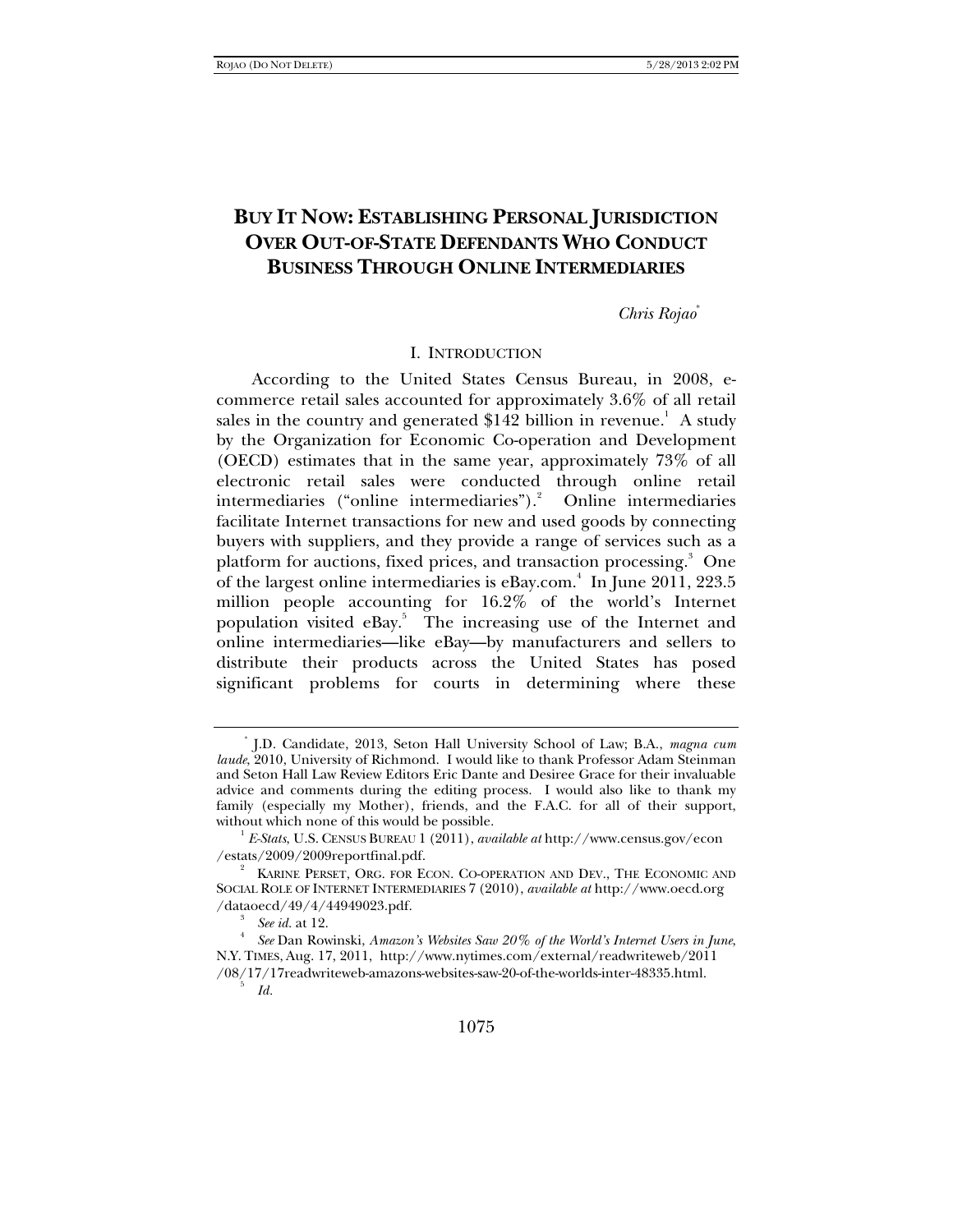manufacturers and sellers should be subject to personal jurisdiction when conflicts arise out of their transactions.

State and federal courts have struggled with applying the traditional personal jurisdiction analysis and the other specialized test for establishing personal jurisdiction over the Internet, the *Zippo* test, to Internet transactions through online intermediaries.<sup>6</sup> This Comment analyzes the various approaches to establishing personal jurisdiction over businesses and individuals that conduct business through online intermediaries. Part II discusses the development and expansion of personal jurisdiction from *Pennoyer v. Neff* to *International Shoe Co. v. Washington* to *World-Wide Volkswagen Corp. v. Woodson*. Part III explains how some courts have applied these traditional principles to personal jurisdiction with regard to Internet activity and how others have developed a specialized test for personal jurisdiction with regard to Internet activity. Part IV illustrates the problems that courts have faced in applying both the traditional principles of personal jurisdiction and the *Zippo* test for personal jurisdiction to out-of-state defendants that conduct business through online intermediaries by analyzing relevant case law on the issue. Part V establishes a new "online intermediaries test" that combines important elements of the *Zippo* test and the traditional minimum contacts analysis and is specifically tailored to Internet transactions conducted through online intermediaries. Part VI applies this new "online intermediaries test" to actual and hypothetical scenarios in order to demonstrate its practicality. Part VII concludes, urging courts to adopt this approach.

## II. CREATION AND DEVELOPMENT OF THE DOCTRINAL TEST FOR ESTABLISHING PERSONAL JURISDICTION

Jurisdiction is defined as "a government's general power to exercise its authority over all persons and things within its territory."<sup>7</sup> This Comment focuses specifically on a court's power to exercise its authority over an individual—personal jurisdiction. A valuable explanation of the concept of personal jurisdiction in its early stage of development comes from the 1877 Supreme Court case *Pennoyer v.*  Neff.<sup>8</sup> The Court in *Pennoyer* explained that a person would not be bound by a court's judgment unless the court had properly obtained

<sup>6</sup> *See* J. McIntyre Mach. Ltd. v. Nicastro, 131 S. Ct. 2780, 2793 (2011) (Breyer, J., concurring) (explaining the challenges that the Internet poses to personal jurisdiction analysis).

BLACK'S LAW DICTIONARY 928 (9th ed. 2009).

*See* Pennoyer v. Neff, 95 U.S. 714 (1877).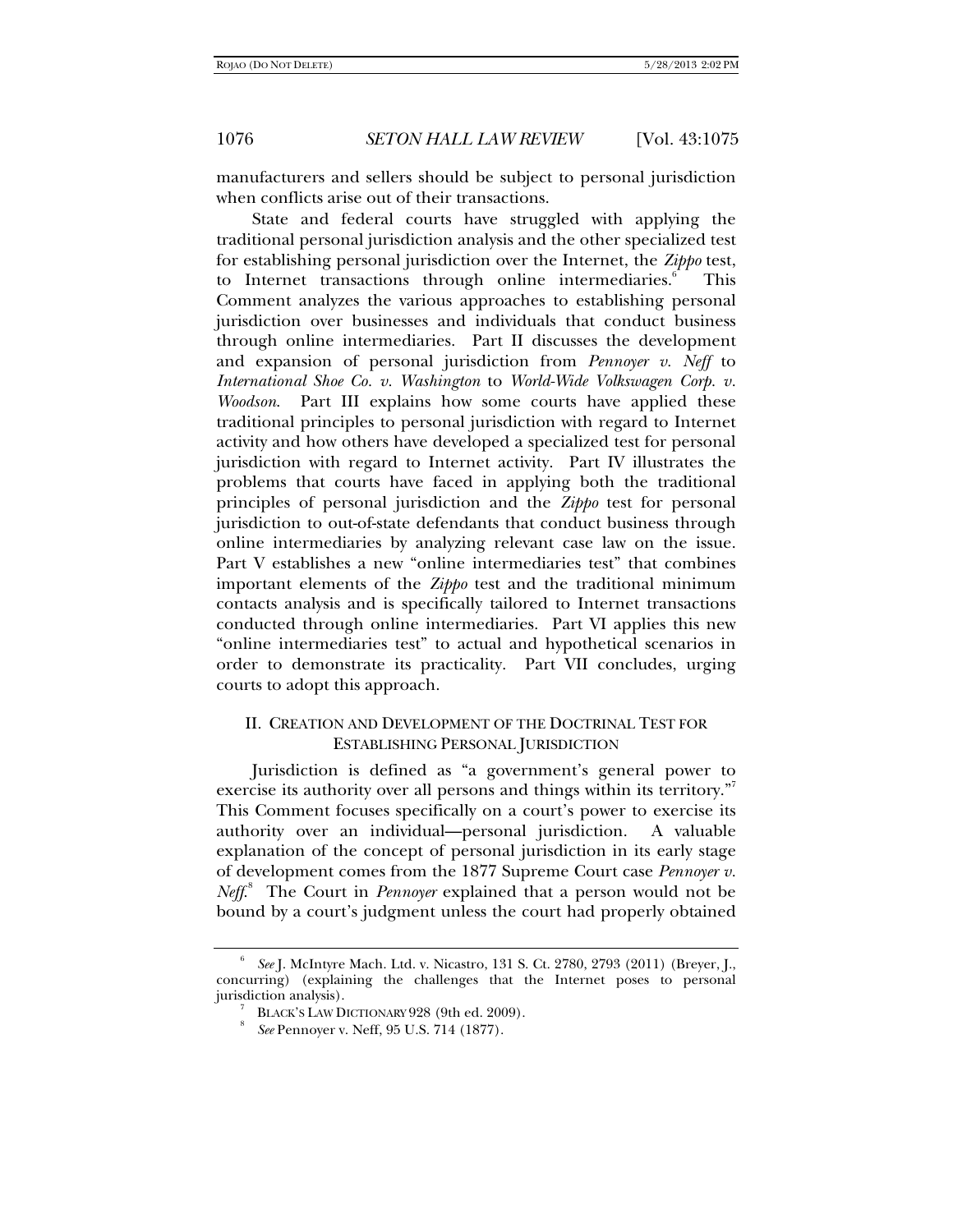power over that individual by statute and under the Constitution.<sup>9</sup> In 1877, most state statutes provided that a court properly obtained power over an individual when that individual was either: (1) served with process within the territory of the state; or (2) voluntarily appeared to litigate in the state.10 The Court in *Pennoyer* brought personal jurisdiction analysis within the confines of the Due Process Clause of the Fourteenth Amendment, stating that "proceedings in a court of justice to determine the personal rights and obligations of parties over whom that court has no jurisdiction do not constitute due process of law."<sup>11</sup>

As the United States began to grow and develop technologically, the expansion of interstate commerce and travel began to pose significant problems for courts trying to apply principles from *Pennoyer*. 12 Many states responded by finding creative ways to assert jurisdiction. One common example was for a state to pass a statute declaring that any individual driving on state highways consents to have the state appoint an agent for service of process.<sup>13</sup> In *Hess v. Pawloski*, the Supreme Court explained that in order to be valid, these statutes must be consistent with the Due Process Clause.<sup>14</sup> Then, in 1945, the Supreme Court clarified this principle when it articulated a test for establishing personal jurisdiction over non-consenting, out-ofstate defendants in *International Shoe Co. v. Washington*.<sup>15</sup> The Court established this more flexible test based on a defendant's "minimum contacts" with the forum state and the reasonableness of subjecting the defendant to the forum state's jurisdiction based on those contacts.<sup>16</sup> It also explained that it adopted this test to get rid of the "legal fiction" that defendants were impliedly consenting to jurisdiction by their "presence in the state through the acts of its authorized agents."<sup>17</sup> The Court found this test to be in accordance with the Due Process Clause of the Fourteenth Amendment.<sup>18</sup> It

<sup>9</sup>

<sup>&</sup>lt;sup>9</sup> *Id.* at 732.<br><sup>10</sup> *Id.* at 729–30.<br><sup>11</sup> *Id.* at 733.

<sup>&</sup>lt;sup>12</sup> World-Wide Volkswagen Corp. v. Woodson, 444 U.S. 286, 292-93 (1980) (noting that a change in personal jurisdiction jurisprudence is attributable to a "fundamental transformation in the American economy"). 13

*See* Hess v. Pawloski, 274 U.S. 352, 354 (1927); Kane v. New Jersey, 242 U.S. 160, 164 (1916).<br><sup>14</sup> *Hess*, 274 U.S. at 355.

<sup>&</sup>lt;sup>15</sup> Int'l Shoe Co. v. Washington, 326 U.S. 310 (1945).<br><sup>16</sup> Id. at 316.

<sup>16</sup>

 $I_1^{\prime\prime}$  *Id.* at 318.

*Id.* at 319.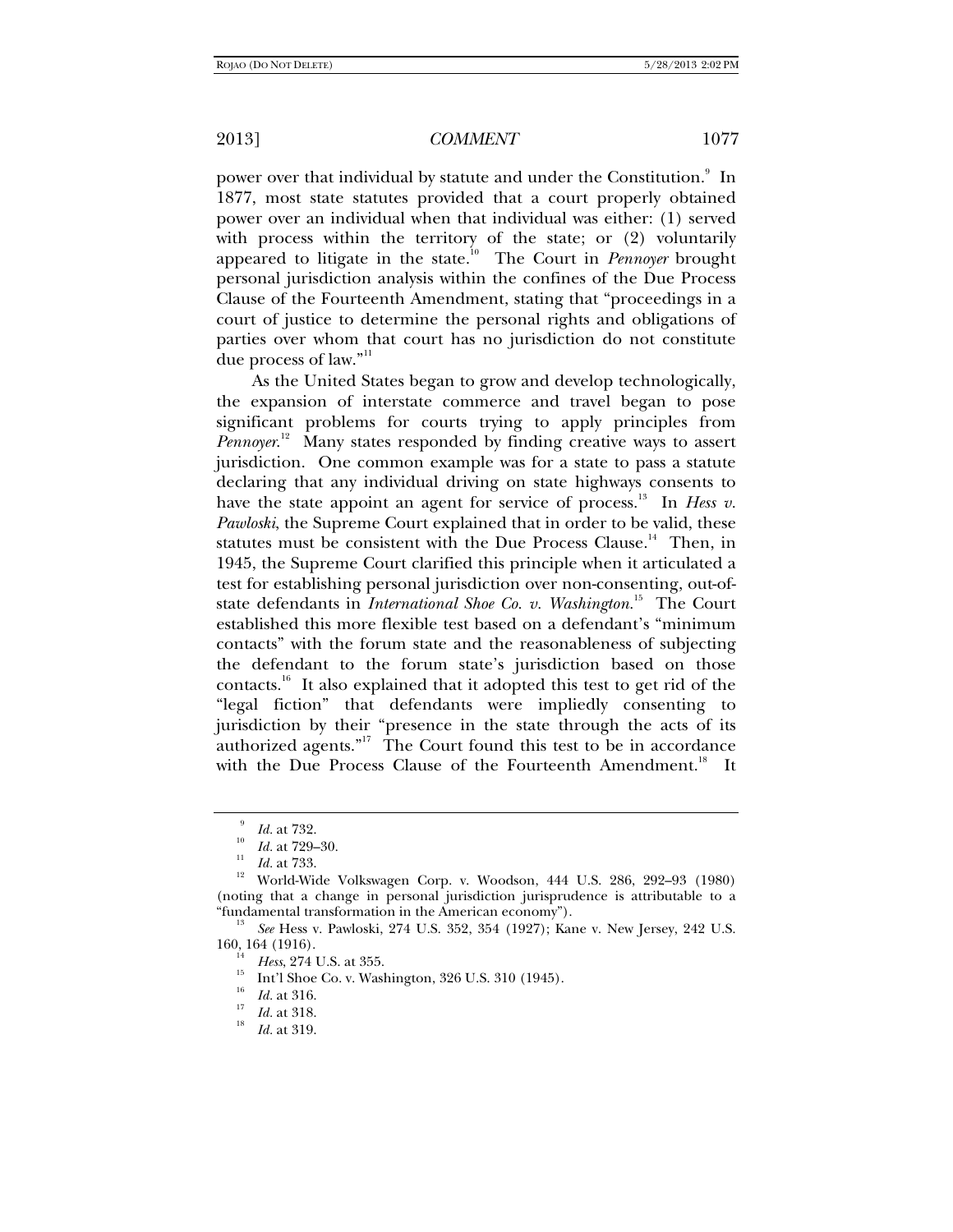stated that "due process requires only that in order to subject a defendant to a judgment in personam, if he be not present within the territory of the forum, he have certain minimum contacts with it such that the maintenance of the suit does not offend 'traditional notions of fair play and substantial justice.'"19

In *International Shoe*, the Court also introduced the concepts of general jurisdiction and specific jurisdiction without expressly using these terms.<sup>20</sup> The Court suggested that jurisdiction would apply to individuals and corporations with operations in a particular state that are so "continuous and systematic" that they could reasonably be subject to jurisdiction in that state, even for disputes that are distinct from those contacts.21 Nearly forty years later, in *Helicopteros Nacionales De Colombia, S.A. v. Hall*, the Supreme Court identified this concept explicitly as "general jurisdiction."<sup>22</sup> Recently, in *Goodyear Dunlop Tires Operations, S.A. v. Brown*, the Supreme Court refined the *International Shoe* standard to require that the contacts be so continuous and systematic as to render the defendant "essentially at home" in the forum state.<sup>23</sup> The *Goodyear* Court also explained that general jurisdiction typically exists where the individual is domiciled or the practical equivalent for a corporation.<sup>24</sup>

While theoretically viable, the Supreme Court has only considered the issue of whether a defendant's contacts with a forum state are so continuous and systematic as to subject him to general jurisdiction in that state in three decisions since *International Shoe*. 25 Alternatively, specific jurisdiction is the legal principle that most plaintiffs invoke to subject an out-of-state defendant to personal

<sup>19</sup> <sup>19</sup> *Id.* at 316 (quoting Milliken v. Meyer, 311 U.S. 457, 463 (1940)).<br><sup>20</sup> *See id.* at 318.

<sup>&</sup>lt;sup>21</sup> *Int'l Shoe Co.*, 326 U.S. at 318 ("[T]here have been instances in which the continuous corporate operations within a state were thought so substantial and of such a nature as to justify suit against it on causes of action arising from dealings entirely distinct from those activities.").

Helicopteros Nacionales De Colombia, S.A. v. Hall, 466 U.S. 408, 414 n.9 (1984) ("When a State exercises personal jurisdiction over a defendant in a suit not arising out of or related to the defendant's contacts with the forum, the State has been said to be exercising 'general jurisdiction' over the defendant.") (citing Calder v. Jones, 465 U.S. 783, 786 (1984)); Lea Brilmayer, *How Contacts Count: Due Process Limitations on State Court Jurisdiction*, 1980 SUP. CT. REV. 77, 80–81 (1980). *Cf*. Arthur T. von Mehren & Donald T. Trautman, *Jurisdiction to Adjudicate: A Suggested Analysis*,

<sup>&</sup>lt;sup>23</sup> Goodyear Dunlop Tires Operations, S.A. v. Brown, 131 S. Ct. 2846, 2851 (2011).

<sup>(2011). 24</sup> *Id.* at 2853–54. 25 *See id.* at 2846; *Helicopteros*, 466 U.S. at 408; Perkins v. Bengeut Consol. Mining Co., 342 U.S. 437 (1952).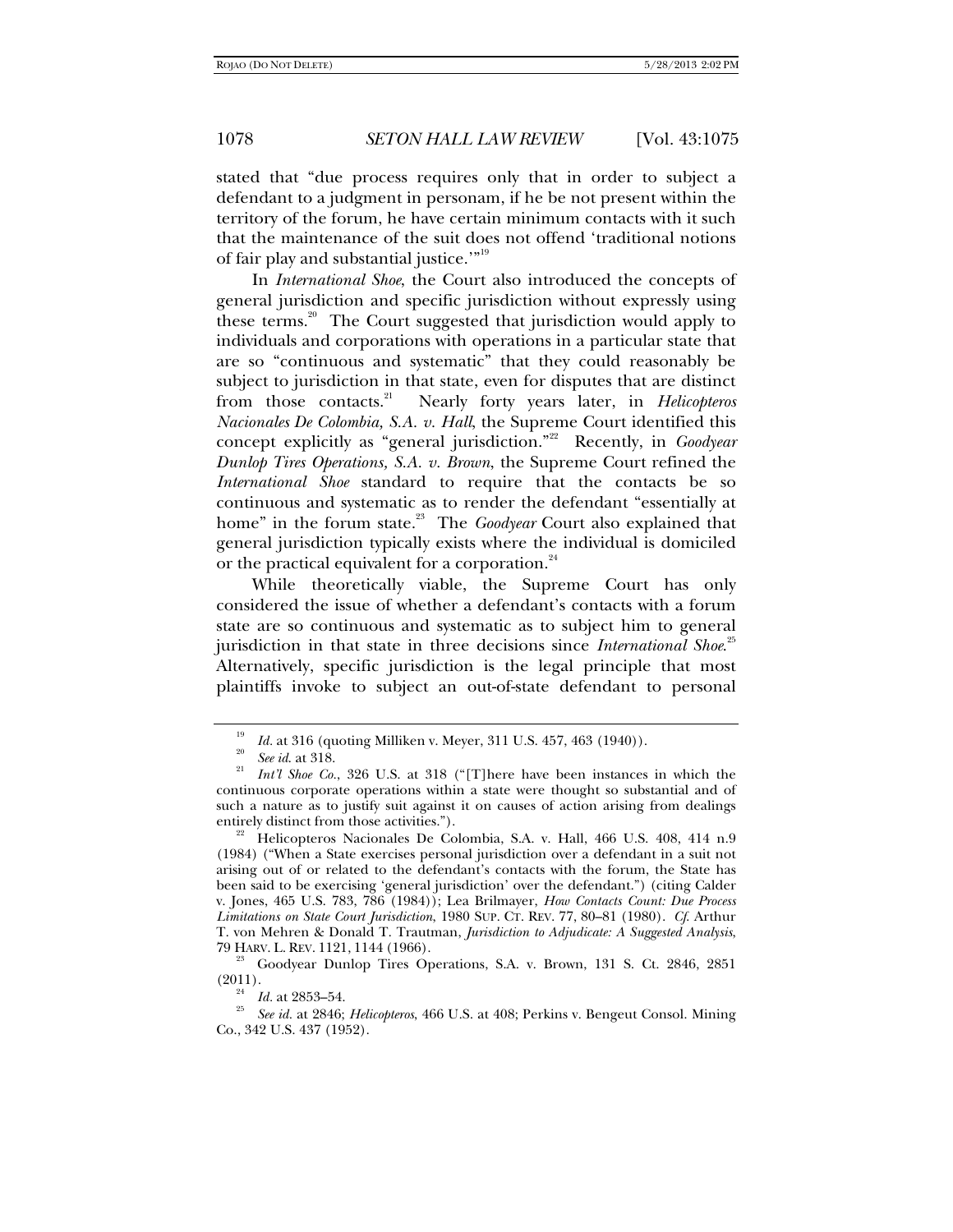jurisdiction in a forum state.<sup>26</sup> Specific jurisdiction requires that: (1) the defendant corporation or individual have sufficient minimum contacts with the forum state; (2) the claim against him must arise out of or relate to those contacts; and (3) jurisdiction over the defendant must be reasonable.<sup>27</sup>

Perhaps the main takeaway from *International Shoe* is that the Due Process Clause of the Fourteenth Amendment allows a state to exercise personal jurisdiction over non-resident defendants, provided that these prospective defendants have sufficient minimum contacts with that state so that bringing the suit does not offend "traditional notions of fair play and substantial justice."<sup>28</sup> In 1980, the Supreme Court articulated four factors for determining whether the exercise of personal jurisdiction over a non-resident defendant is fair and reasonable in *World-Wide Volkswagen Corp. v. Woodson*. 29 The factors included: (1) "the forum State's interest in adjudicating the dispute"; (2) "the plaintiff's interest in obtaining convenient and effective relief"; (3) "the interstate judicial system's interest in obtaining the most efficient resolution of controversies"; and (4) "the shared interest of the several States in furthering fundamental substantive social policies."<sup>30</sup> In order for the court to exercise personal jurisdiction over non-resident defendants, however, it must have a statutory authority granting it the ability to reach out beyond its borders.<sup>31</sup> Such statutes are widely known as "long-arm statutes,"<sup>32</sup> and in response to *International Shoe*, all fifty states have enacted these statutes or court rules that define the circumstances under which the state may exercise jurisdiction over non-resident defendants.<sup>33</sup> These

<sup>26</sup> *See Goodyear*, 131 S. Ct. at 2849 (explaining that most of the Court's decisions have focused on circumstances surrounding specific jurisdiction).

*See Helicopteros*, 466 U.S. at 427 ("[A] court's specific jurisdiction should be applicable whenever the cause of action arises out of or relates to the contacts between the defendant and the forum."); Int'l Shoe Co. v. Washington, 326 U.S. 310, 318 (1945) ("Conversely it has been generally recognized that the casual presence of the corporate agent or even his conduct of single or isolated items of activities in a state in the corporation's behalf are not enough to subject it to suit on causes of action unconnected with the activities there.").<br><sup>28</sup> See Int'l Shoe Co., 326 U.S. at 323–24.

<sup>&</sup>lt;sup>29</sup> World-Wide Volkswagen Corp. v. Woodson, 444 U.S. 286 (1980).

<sup>30</sup>

 $\frac{30}{31}$  *Id.* at 292.<br>*Id.* at 290–93.

<sup>&</sup>lt;sup>32</sup> A long-arm statute is defined as "[a] statute providing for jurisdiction over a nonresident defendant who has had contacts with the territory where the statute is in effect." BLACK's LAW DICTIONARY 1027 (9th ed. 2009).

See Douglas D. McFarland, *Dictum Run Wild: How Long-Arm Statutes Extended to the Limits of Due Process*, 84 B. U. L. REV. 492, 493–96 (2004) (explaining the history and development of long-arm statutes in response to *Int'l Shoe Co. v. Washington*).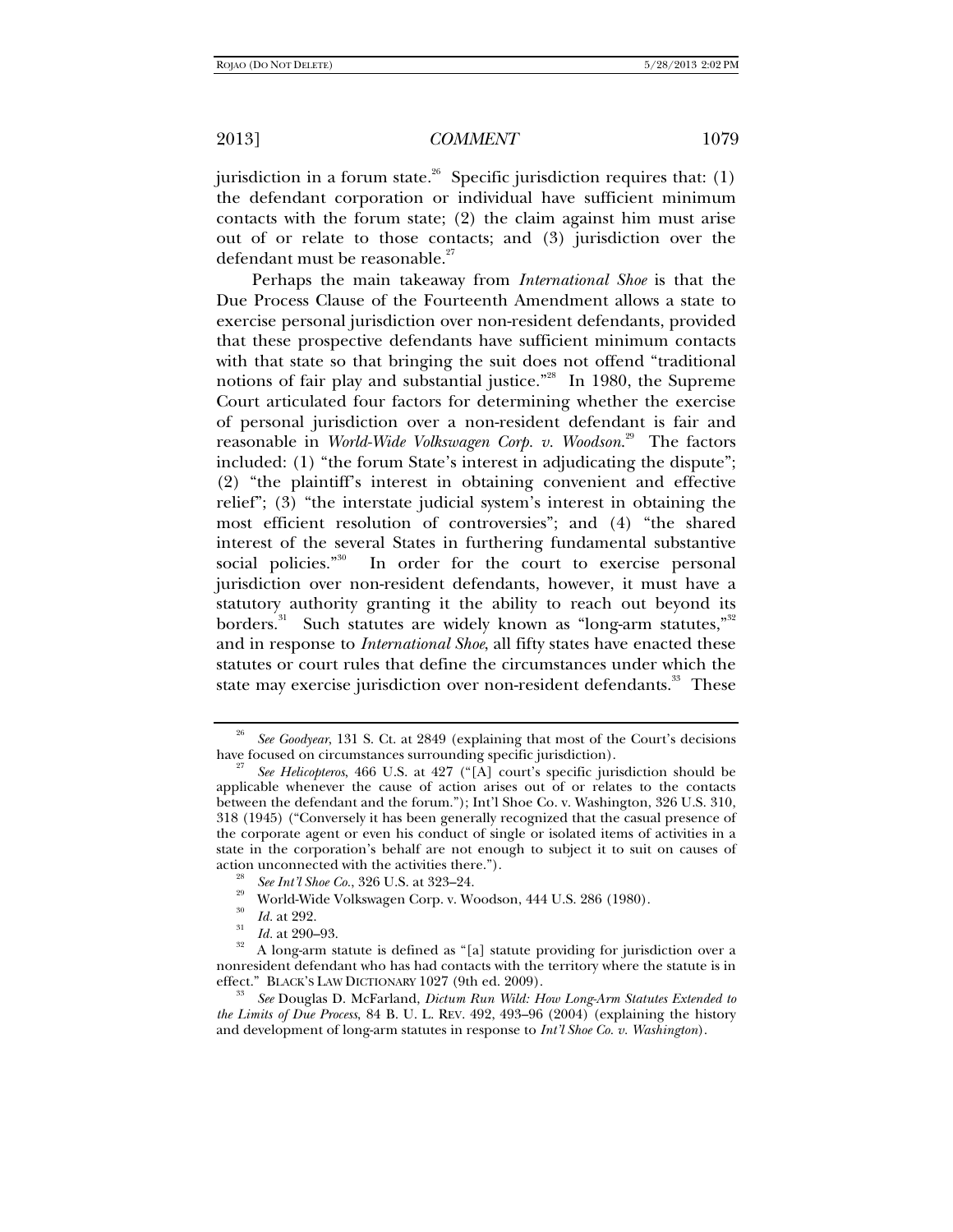statutes can be as expansive as extending the jurisdictional boundaries to the fullest extent allowable under the U.S. Constitution, $34$  or limited to requiring either an act or omission to occur within the state. $35$  or business to be transacted within the state. $36$ 

Assuming that individuals and corporations are not subject to general jurisdiction, and provided that the state has a long-arm statute granting it jurisdiction over non-resident defendants, the next question that courts were called upon to answer was: how many contacts would be enough to satisfy specific jurisdiction under the "minimum contacts" test from *International Shoe*? The Supreme Court addressed this issue in *McGee v. International Life Insurance Co.*, in which an insurance company, through its regional office located in Texas, sold a life insurance policy to a California man.<sup>37</sup> When the man died, the beneficiary of the policy, Ms. McGee, sued to enforce the policy in California.38 The Supreme Court held that *one contact* the insurance contract—was sufficient to establish jurisdiction, even though the company had no agents in California nor solicited any business there, because the contact was substantial and the dispute arose directly from that contact.<sup>39</sup>

*International Shoe* and *McGee* were somewhat limited by the Court's ruling in *Hanson v. Denckla*. 40 In *Hanson*, a Pennsylvania woman established a trust with a Delaware corporation and subsequently moved to Florida.<sup>41</sup> When she died, the beneficiaries of the trust tried to sue the Delaware corporation in Florida to enforce the agreement.<sup>42</sup> The Supreme Court rejected the notion that Florida had personal jurisdiction over the Delaware corporation, stating that "[t]he unilateral activity of those who claim some relationship with a non-resident defendant cannot satisfy the

<sup>34</sup> *See, e.g.*, CAL. CIV. PROC. CODE § 410.10 (West 2010) ("A court of this state may exercise jurisdiction on any basis not inconsistent with the Constitution of this state or of the United States."); N.J. CT. R. 4:4-4 (2010) ("[A]ny defendant may be served as provided by court order, consistent with due process of law.").

*See* WIS. STAT. ANN. § 801.05 (West 2010) ("A court of this state having jurisdiction of the subject matter has jurisdiction over a person . . . [i]n any action claiming injury to person or property within or without this state arising out of an act or omission within this state by the defendant.").<br><sup>36</sup> *See* MASS. GEN. LAWS ANN. ch. 223A, § 3 (West 1993).<br><sup>37</sup> McGee v. Int'l Life Ins. Co., 355 U.S. 220, 221 (1957).

<sup>38</sup>

*Id.* <sup>39</sup>*Id.* at 221–23. 40 Hanson v. Denckla, 357 U.S. 235 (1958).

<sup>&</sup>lt;sup>41</sup> *Id.* at 238–39.

*Id.* at 240.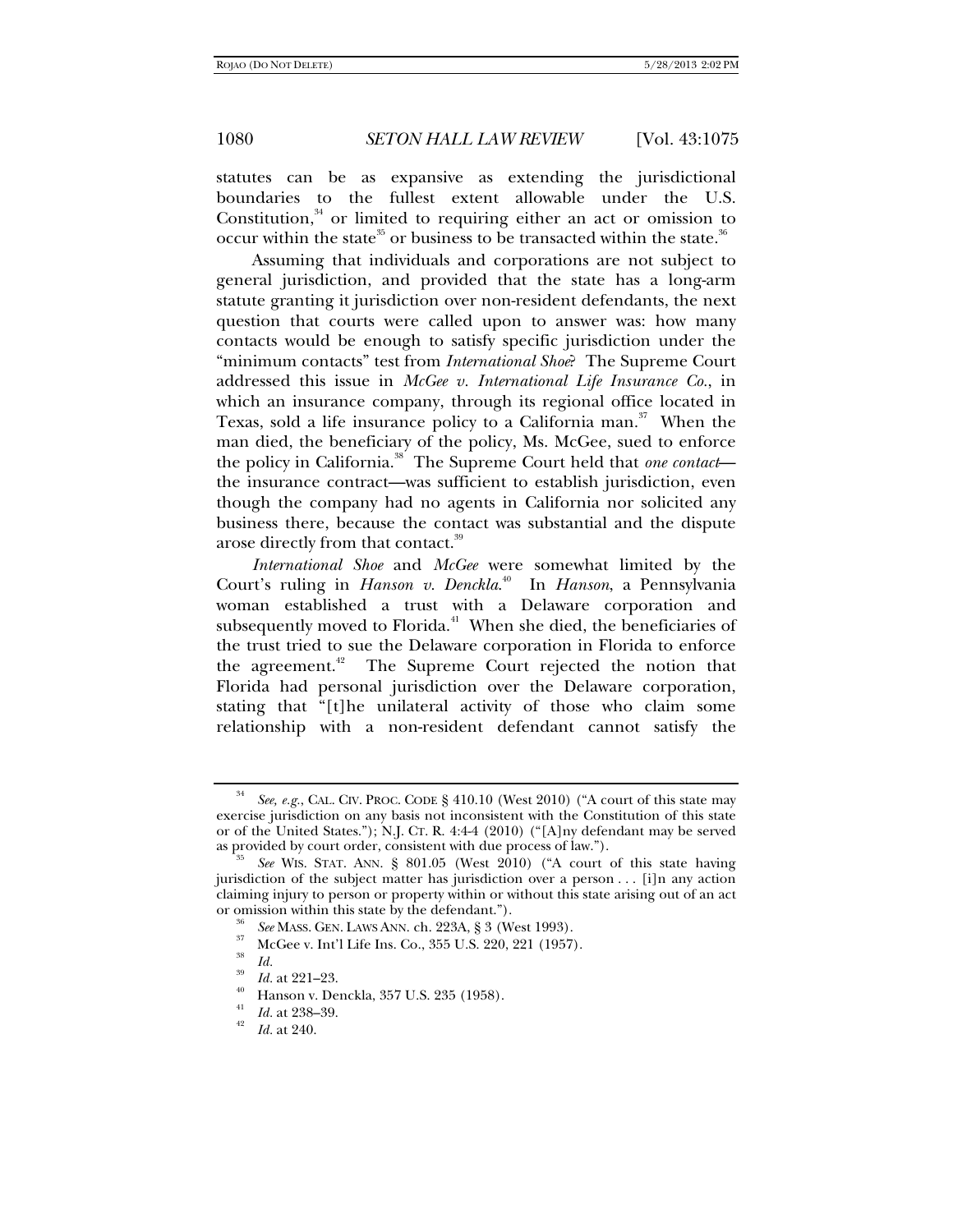requirement of contact with the forum state."<sup>43</sup> The Court went on to add an additional feature to *International Shoe*'s minimum contacts test, requiring "some act by which the defendant *purposefully avails* itself of the privilege of conducting activities within the forum state, thus invoking the benefits and protections of its laws."<sup>44</sup>

This new requirement of purposeful availment created another issue for the courts as they tried to determine what type of conduct was sufficient to find that the defendant had purposefully availed itself of the benefits and privileges of the laws of the forum state. In *World-Wide Volkswagen*, the Supreme Court rejected the notion that a defendant purposefully avails himself of the benefits and privileges of a forum state, merely because it is foreseeable that a product he sells may end up in that state. $45$ 

Another mechanism for establishing personal jurisdiction over out-of-state defendants is often referred to as the "effects test" established in *Calder v. Jones*. 46 This test is relevant to this Comment because some courts have applied it to Internet transactions conducted through online intermediaries. In *Calder*, a famous singeractor Shirley Jones filed a lawsuit in California against the *National Enquirer* and its writer—both located in Florida—for libel with regard to a story they published about her. $47$  The Supreme Court found that the story "concerned the California activities of a California resident. . . . was drawn from California sources, and the brunt of the harm ... was suffered in California."<sup>48</sup> The Court also found that petitioners "edited an article that they *knew* would have a potentially devastating impact upon respondent. And they knew that the brunt of that injury would be felt by respondent in the State in which she lives and works and in which the National Enquirer has its largest circulation."<sup>49</sup> The Court concluded that "[j]urisdiction over The Court concluded that "[j]urisdiction over petitioners is therefore proper in California based on the 'effects' of their Florida conduct in California."50 As a result of *Calder*, courts have found jurisdiction over out-of-state defendants when their conduct is an intentional action expressly aimed at the forum state and causes an injury or effect in the forum state.<sup>51</sup>

 $\frac{43}{44}$  *Id.* at 253.<br> $\frac{44}{1}$  *Id.* (emphasis added).

 $\frac{45}{10}$  World-Wide Volkswagen Corp. v. Woodson, 444 U.S. 286, 295–97 (1980).

Calder v. Jones, 465 U.S. 783 (1984).

<sup>47</sup> *Id.* at 784.<br>*Id.* at 788–89.

<sup>&</sup>lt;sup>49</sup> *Id.* at 789–90 (emphasis added).<br>
<sup>50</sup> *Id.* at 789.

*See, e.g.*, IMO Indus., Inc. v. Kiekert AG, 155 F.3d 254, 256 (3d Cir. 1998);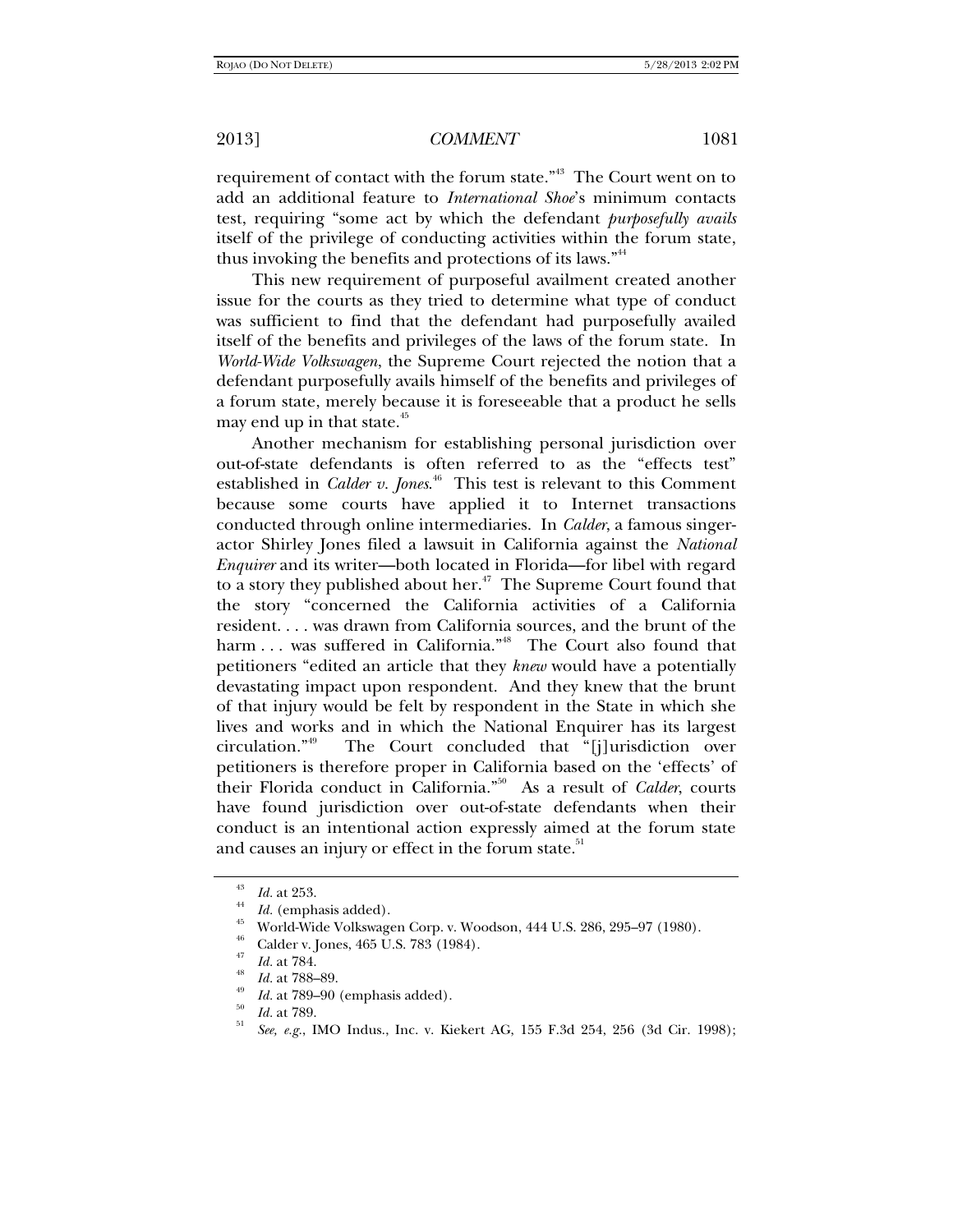In sum, the Supreme Court has articulated several elements necessary for a state to assert personal jurisdiction over a non-resident defendant who has not consented to its jurisdiction and does not have continuous and systematic contacts that expose him to general jurisdiction. First, the state must have a statutory grant of authority, usually in the form of a long-arm statute.<sup>52</sup> The defendant must then have sufficient minimum contacts with the forum state such that he has purposefully availed himself of the benefits and privileges of its laws.<sup>53</sup> In addition, the claim against him must arise out of or relate to those minimum contacts. $54$  Finally, jurisdiction over the defendant must be reasonable such that it complies with the "traditional notions of fair play and substantial justice."<sup>55</sup> This is essentially the framework that courts have attempted to apply to personal jurisdiction cases involving activity conducted over the Internet—an area where territorial boundaries of Internet activity are ambiguous and an individual's conduct may cause an effect in one state or every state almost instantaneously.

## III. THE BEGINNING OF PERSONAL JURISDICTION AND THE INTERNET: ESTABLISHING JURISDICTION OVER OWNERS AND OPERATORS OF **WEBSITES**

The establishment of the Internet and e-commerce caused significant problems for courts trying to apply the minimum contacts test to individuals who post information and conduct business over the web.56 *Inset Systems, Inc. v. Instruction Set, Inc.* was one of the first cases to address the issue of personal jurisdiction with regard to activity conducted over the Internet.<sup>57</sup> In this case, plaintiff Inset, a Connecticut corporation, sued defendant Instruction, a Massachusetts corporation with no employees or offices in Connecticut, for trademark infringement based on the defendant's use of the name "Inset" in its website and phone number.<sup>58</sup> The court

<sup>56</sup> See J. McIntyre Mach. Ltd. v. Nicastro, 131 S. Ct. 2780, 2793 (2011); Paul Schiff Berman, *The Globalization of Jurisdiction*, 151 U. PA. L. REV. 311, 330–31 (2002). 57 Inset Sys., Inc. v. Instruction Set, Inc., 937 F. Supp. 161 (D. Conn. 1996).

Pavlovich v. Super. Ct., 58 P.3d 2, 9 (Cal. 2002). 52 *See* World-Wide Volkswagen Corp. v. Woodson, 444 U.S. 286, 290–91 (1980); Pennoyer v. Neff, 95 U.S. 714, 718 (1877).<br><sup>53</sup> *See* Int'l Shoe Co. v. Washington, 326 U.S. 310, 316 (1945).

*See* Helicopteros Nacionales De Colombia, S.A. v. Hall, 466 U.S. 408, 414 (1984).<br> $55$  See World-Wide Volkswagen Corp., 444 U.S. at 292; Int'l Shoe Co., 326 U.S. at 316.

<sup>58</sup>

*Id.* at 163 (noting that the defendant listed its website as www.inset.com and used the toll-free phone number 1-800-US-INSET).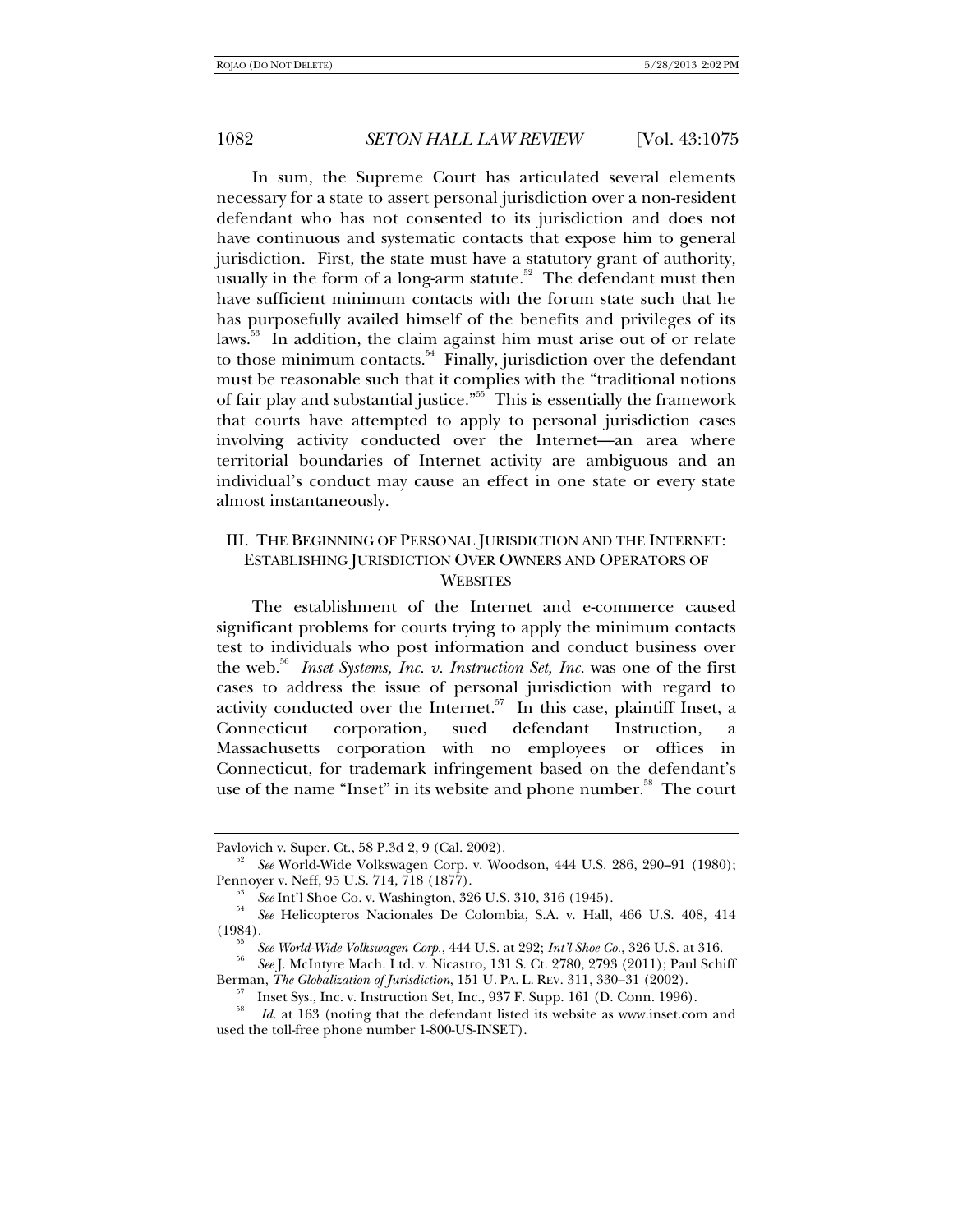applied the traditional minimum contacts analysis and found that the defendant had sufficient minimum contacts with Connecticut because the defendant advertised over the Internet and through its toll-free number, which "reach[ed] as many as 10,000 Internet users within Connecticut alone."<sup>59</sup> The court's holding received harsh criticism and many courts chose not to apply this test because the underlying implication was that anyone advertising over the Internet could be subject to jurisdiction anywhere the website could be accessed.<sup>60</sup>

The next case to address the issue of personal jurisdiction with regard to Internet communications and transactions was *Zippo Manufacturing. Co. v. Zippo Dot Com, Inc.*, which adopted a more restrictive approach. $61$ In *Zippo*, a Pennsylvania manufacturing company sued a California Internet news service in Pennsylvania for trademark infringement based on its use of the name "Zippo" for its websites. $62$  The court aptly articulated the issue before it, stating, "we must decide the Constitutionally permissible reach of Pennsylvania's Long Arm Statute ... through cyberspace."<sup>63</sup> The court then reviewed the traditional principles of personal jurisdiction and found that "the likelihood that personal jurisdiction can be constitutionally exercised is *directly proportionate* to the nature and quality of commercial activity."64

In its decision, the court articulated a sliding-scale test for determining whether an individual purposefully avails himself of a forum state based on his or her conduct over the Internet.<sup>65</sup> On one end of the spectrum are active websites where individuals enter into contracts and conduct business with residents of foreign jurisdictions.<sup>66</sup> On the other end are passive websites where individuals merely post information that is accessible to others in foreign jurisdictions. $67$  In the middle lie "interactive websites" where information is exchanged between the host computer and users of

<sup>&</sup>lt;sup>59</sup> *Id.* at 165.

*See, e.g.*, Vinten v. Jeantot Marine Alliances, S.A., 191 F. Supp. 2d 642, 647 n.10 (D.S.C. 2002); Digital Control, Inc. v. Boretronics, Inc., 161 F. Supp. 2d 1183, 1186 (W.D. Wash. 2001).<br><sup>61</sup> Zippo Mfg. Co. v. Zippo Dot Com, Inc., 952 F. Supp. 1119 (W.D. Pa. 1997).

*Id.* at 1121.<br>*Id.* at 1120–21.

*Id.* at 1123–24 (emphasis added).

 $\frac{1}{66}$  *Id.* at 1124.

*Zippo*, 952 F. Supp. at 1124.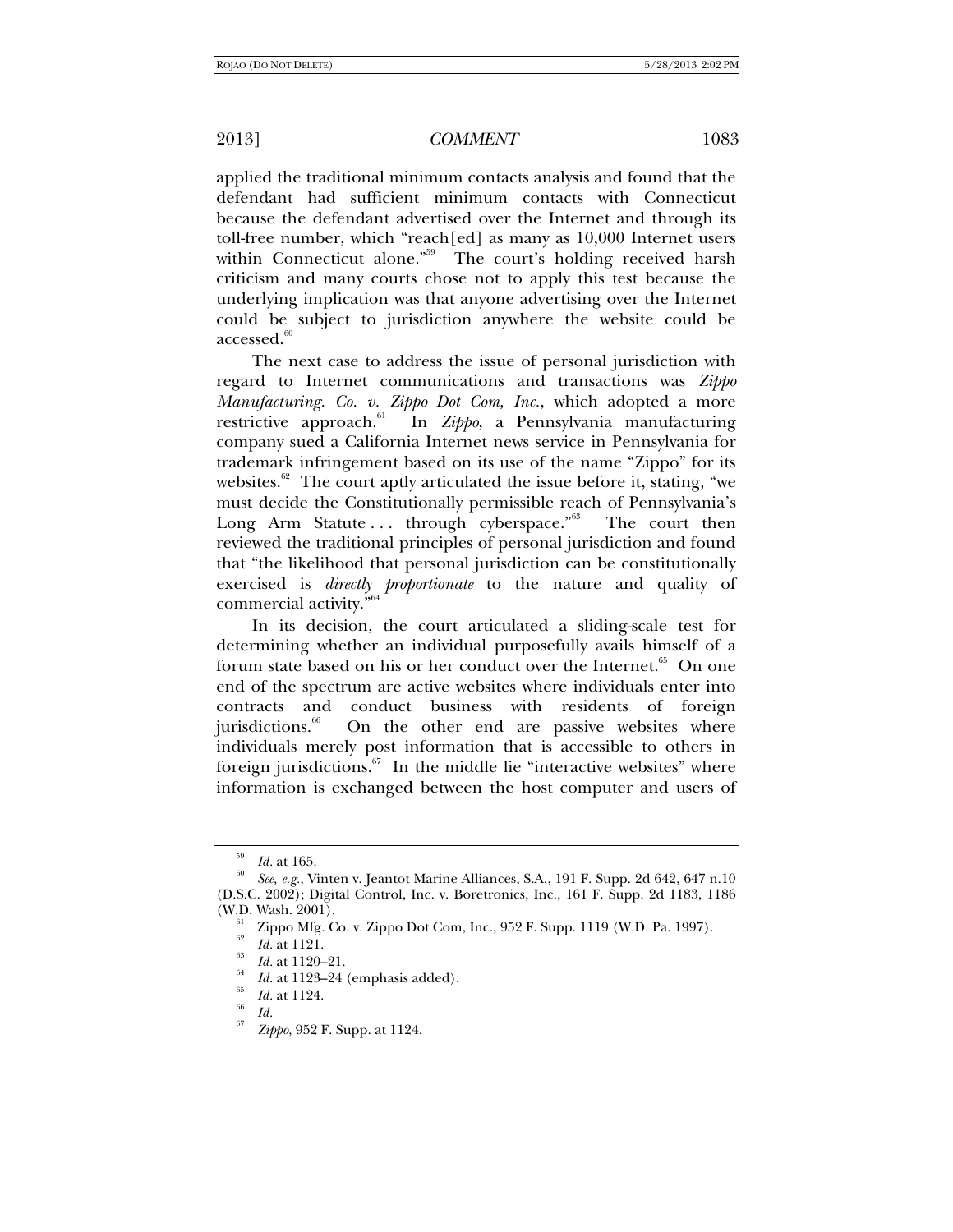the website.<sup>68</sup> The court indicated that jurisdiction over out-of-state defendants who maintain "active" websites would be proper, whereas jurisdiction over out-of-state defendants who maintain "passive" websites would not.<sup>69</sup> With regard to "interactive" websites, courts would determine jurisdiction "by examining the level of interactivity and commercial nature of the exchange of information that occurs on the Web site."<sup>70</sup>

The court explained that personal jurisdiction jurisprudence supports the notion that when individuals and corporations intentionally reach out to conduct business with residents of other states, jurisdiction in those states is proper, and this rationale should not change simply because the business is conducted over the Internet. $^{71}$  Conversely, the court stated that an out-of-state defendant does not "purposefully avail" himself of the benefits and privileges of the laws of the forum state because users must take it upon themselves to act upon that information, by calling the number on the site, for example.<sup>72</sup> Additionally, the court cited *Maritz*, *Inc. v. Cybergold, Inc.* as an example of a case involving an "interactive website," and relied on that court's reasoning that the defendant's website's active solicitations, promotional activities, and responses to users accessing the site made jurisdiction proper.<sup>73</sup>

Applying this test to the case before it, the district court found that the defendant's Internet news service websites were akin to "active" websites because they conducted substantial business over the Internet and provided passwords to "approximately 3,000 subscribers in Pennsylvania and entered into seven contracts with Internet access providers . . . in Pennsylvania."74 Next, the court concluded that the claim arose out of the defendant's conduct in Pennsylvania because "both a significant amount of the alleged infringement and dilution, and resulting injury . . . occurred in Pennsylvania."<sup>75</sup> Lastly, the court held that jurisdiction was reasonable in Pennsylvania because of Pennsylvania's interest in adjudicating disputes over infringement of trademarks owned by its residents and the plaintiff's interest in

<sup>68</sup> *Id*. 69 *Id.* 70

<sup>&</sup>lt;sup>71</sup> *Id.* (citing Burger King Corp. v. Rudzewicz, 471 U.S. 462, 475 (1985)).<br><sup>72</sup> *Id.* at 1125 (citing Bensusan Res. Corp. v. King, 937 F. Supp. 295, 297  $(S.D.N.Y. 1996)$ .

<sup>&</sup>lt;sup>73</sup> *Zippo*, 952 F. Supp. at 1124–25.<br> *Id.* at 1126.<br>
<sup>75</sup>

*Id.* at 1127.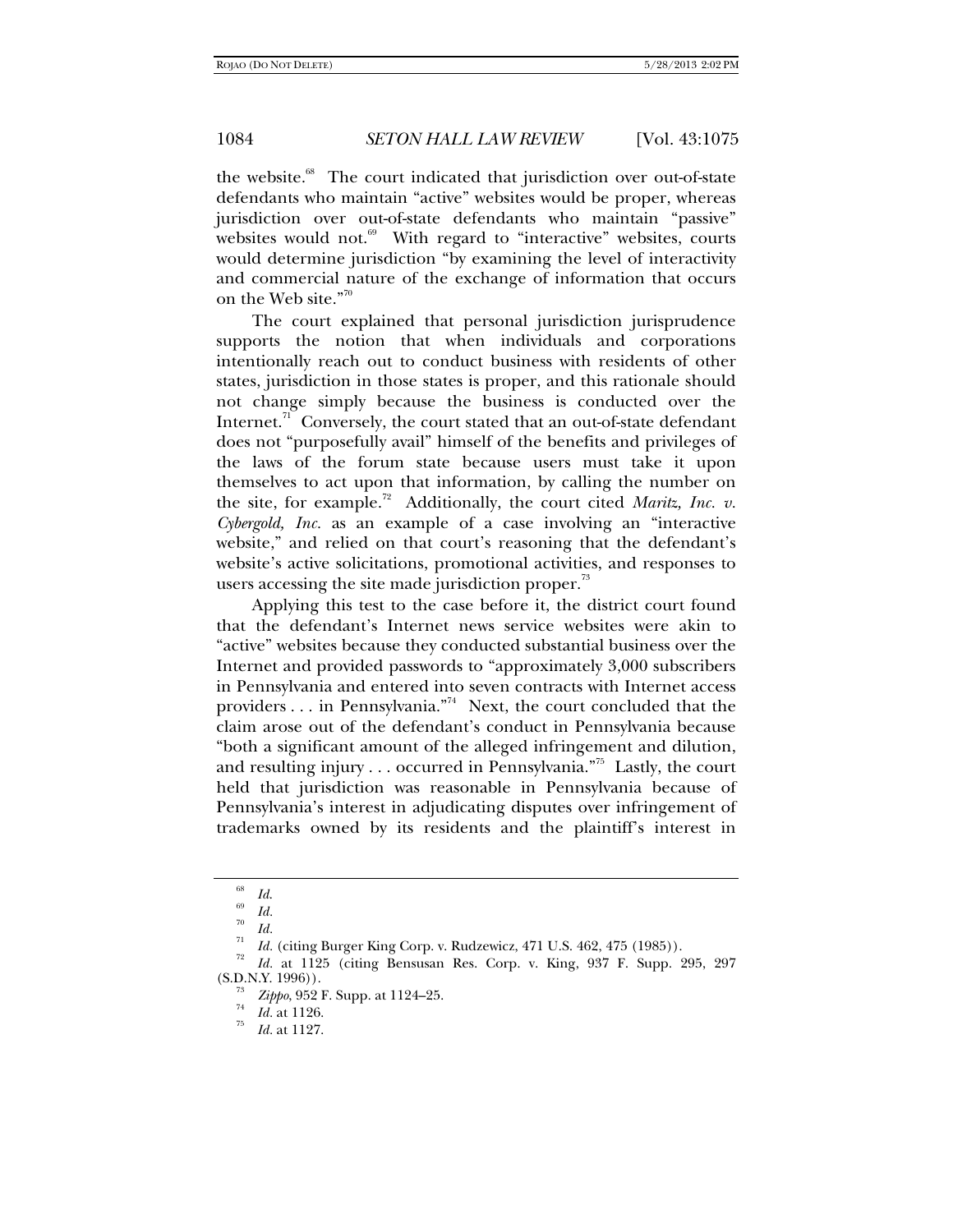choosing to seek relief in the state.<sup>76</sup> Accordingly, the court found that Pennsylvania had specific jurisdiction over the defendant. $77$ 

Many district and circuit courts have embraced some variation of the sliding-scale test articulated in *Zippo*, and some have even gone further to incorporate the requirement that defendants "expressly aim" or "target" the forum state through their Internet activities.<sup>78</sup> Other courts have criticized the *Zippo* sliding-scale test or declined to apply it in favor of traditional personal jurisdiction analysis.<sup>19</sup> Admittedly, the Pennsylvania District Court's holding in *Zippo* was generally tailored to entities that run their own websites and use those websites to conduct business or to post information and advertisements.<sup>80</sup> The question that still remains, which has haunted courts since the beginning of the twenty-first century, is what happens when the entity does not own the website itself, but instead conducts business or posts information over a website owned and operated by a third-party intermediary, such as eBay?

IV. THE ISSUE OF ONLINE INTERMEDIARIES: ESTABLISHING PERSONAL JURISDICTION OVER INDIVIDUALS WHO CONDUCT BUSINESS OVER EBAY

This Part will discuss cases that have used the *Zippo* sliding-scale test, the traditional minimum contacts test, or a variation of the *Calder* effects test to determine whether personal jurisdiction is appropriate over entities that conduct business through eBay as a third-party intermediary. When individuals and corporations conduct business through online intermediaries like eBay, it is especially difficult for courts to determine when a state will have personal jurisdiction over these entities. The conventional problems—such as lack of territorial boundaries for where the online activity or effect thereof takes place and the ability of an entity to make contact with every state instantaneously—are also present when entities choose to conduct business via online intermediaries.<sup>81</sup>

<sup>76</sup>*Id.* 77 *Id.* 78 *See, e.g.*, ALS Scan Inc. v. Digital Serv. Consultants, Inc., 293 F.3d 707, 714 (4th Cir. 2002); Mink v. AAAA Dev. LLC, 190 F.3d 333, 336 (5th Cir. 1999); *see also* A. Benjamin Spencer, *Jurisdiction and the Internet: Returning to the Traditional Principles to Analyze Network-Mediated Contacts*, 2006 U. ILL. L. REV. 71, 74 (2006) (analyzing cases that have applied the *Zippo* sliding-scale test to establish personal jurisdiction over

See, e.g., Instabook Corp. v. Instantpublisher.com., 469 F. Supp. 2d 1120, 1124– 25 (M.D. Fla. 2006); Howard v. Mo. Bone and Joint Ctr., Inc., 869 N.E.2d 207, 212 (Ill. App. Ct. 2007). 80 *See Zippo*, 952 F. Supp. at 1125–26. 81

*See* Arthur R. Miller, *The Emerging Law of the Internet*, 38 GA. L. REV. 991, 995–96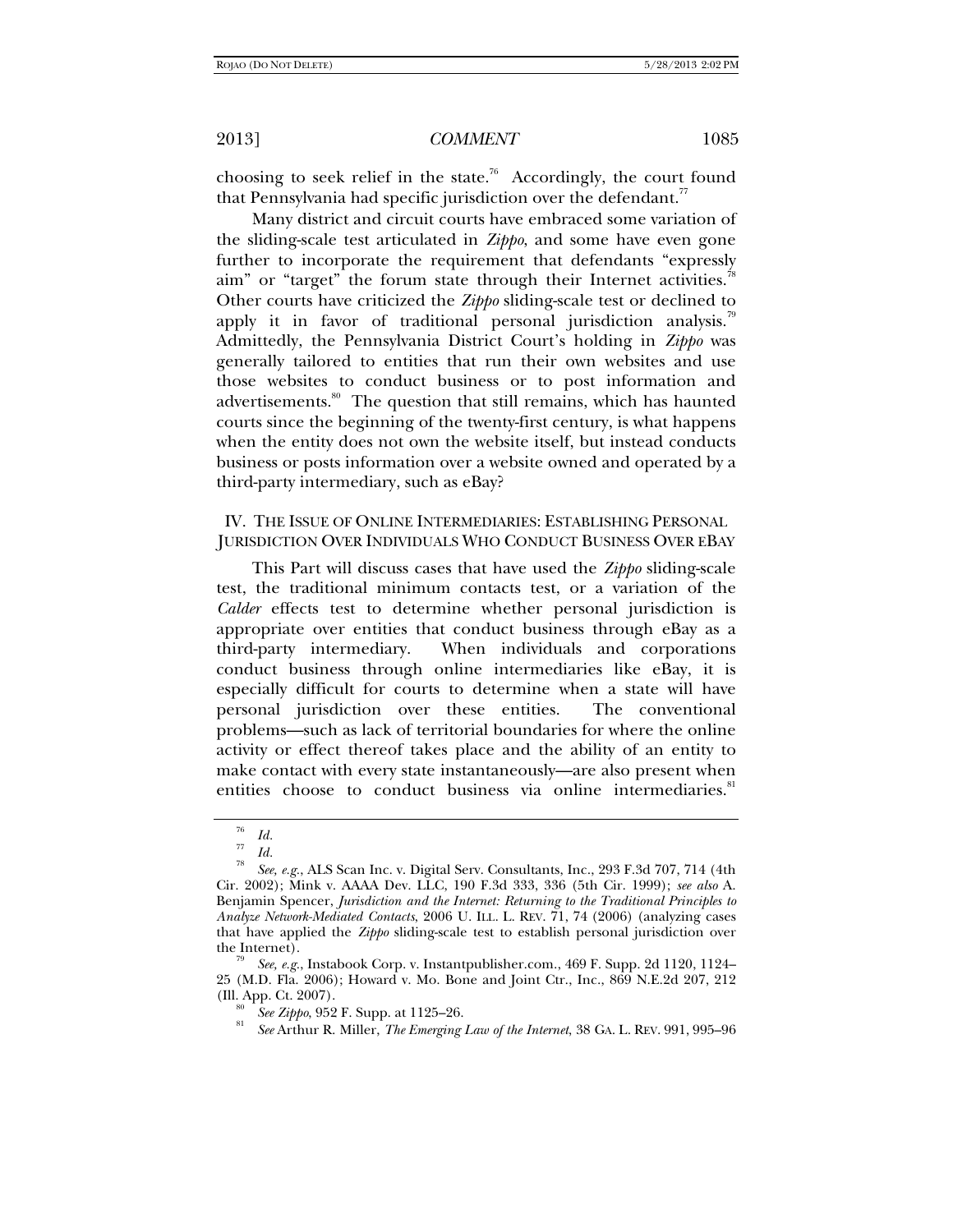Additionally, since these entities do not own the websites through which they conduct their business, they pose separate problems for courts trying to apply the *Zippo* sliding-scale test. Courts that have addressed the issue of whether personal jurisdiction exists over outof-state defendants conducting business through online intermediaries usually do so in the context of breach of contract, fraud, or misrepresentation claims.<sup>82</sup>

The archetypical eBay controversy is as follows: seller S puts a listing up on eBay indicating that a particular item is for sale for a particular period of time.<sup>83</sup> Along with this listing, S provides a brief description of the item, usually indicating the quality of its condition, any special features the product might have, and anything else a potential buyer might wish to know about the product.<sup>84</sup> Buyers B, C, and D then all post "bids" on the item indicating how much they are willing to pay for the item. $85$  At the end of the sale period, buyer B has the highest bid on the item and wins the auction.<sup>86</sup> S and B then arrange to have the product delivered to B's home, or alternatively, B agrees to travel to S to pick up the item.<sup>87</sup> When B takes possession of the item, the product is not as B expected it to be, based on S's description (or misrepresentation).<sup>88</sup> B files a lawsuit against S for breach of contract (or fraud) in B's home state and S argues that the court lacks personal jurisdiction.<sup>89</sup> State and district courts throughout the United States have addressed this situation specifically, and others very similar to it, and have either tried to apply the traditional minimum contacts approach, the sliding-scale test in *Zippo*, or the effects test articulated in *Calder*.

 $(2004).$ 

*See, e.g.*, Boschetto v. Hansing, 539 F.3d 1011, 1015 (9th Cir. 2008); Metcalf v. Lawson, 802 A.2d 1221, 1224 (N.H. 2002). *But cf.* Winfield Collection Ltd. v. McCauley, 105 F. Supp. 2d 746, 747 (E.D. Mich. 2000) (providing an example of a copyright infringement case based on an eBay transaction).

*See, e.g.*, Foley v. Yacht Mgmt. Grp., Inc., No. 08-7254, 2009 WL 2020776, at \*1

<sup>(</sup>N.D. Ill. July 9, 2009). 84 *See, e.g.*, *Boschetto*, 539 F.3d at 1014. 85 *See, e.g.*, Karstetter v. Voss, 184 S.W.3d 396, 400 (Tex. App. 2006) (explaining that out of fifty-seven bids, plaintiff was the highest bidder).<br><sup>86</sup> See, e.g., Hinners v. Robey, 336 S.W.3d 891, 893 (Ky. 2011).

<sup>&</sup>lt;sup>87</sup> *See Boschetto*, 539 F.3d at 1014 (noting that plaintiff hired a transport company to deliver car from defendant's home state of Wisconsin to plaintiff's home state of California); *Metcalf*, 802 A.2d at 1224 (noting that plaintiff buyer traveled to defendant's home state of New Jersey to purchase excavator).

defendant's home state of New Jersey to purchase excavator). 88 *See, e.g.*, *Boschetto*, 539 F.3d at 1015. 89 *See, e.g.*, *id.* at 1014; Erwin v. Piscitello, 627 F. Supp. 2d 855, 857 (E.D. Tenn. 2007); Crummey v. Morgan, 965 So. 2d 497, 499 (La. Ct. App. 2007), *writ denied*, 967 So. 2d 509 (La. 2007).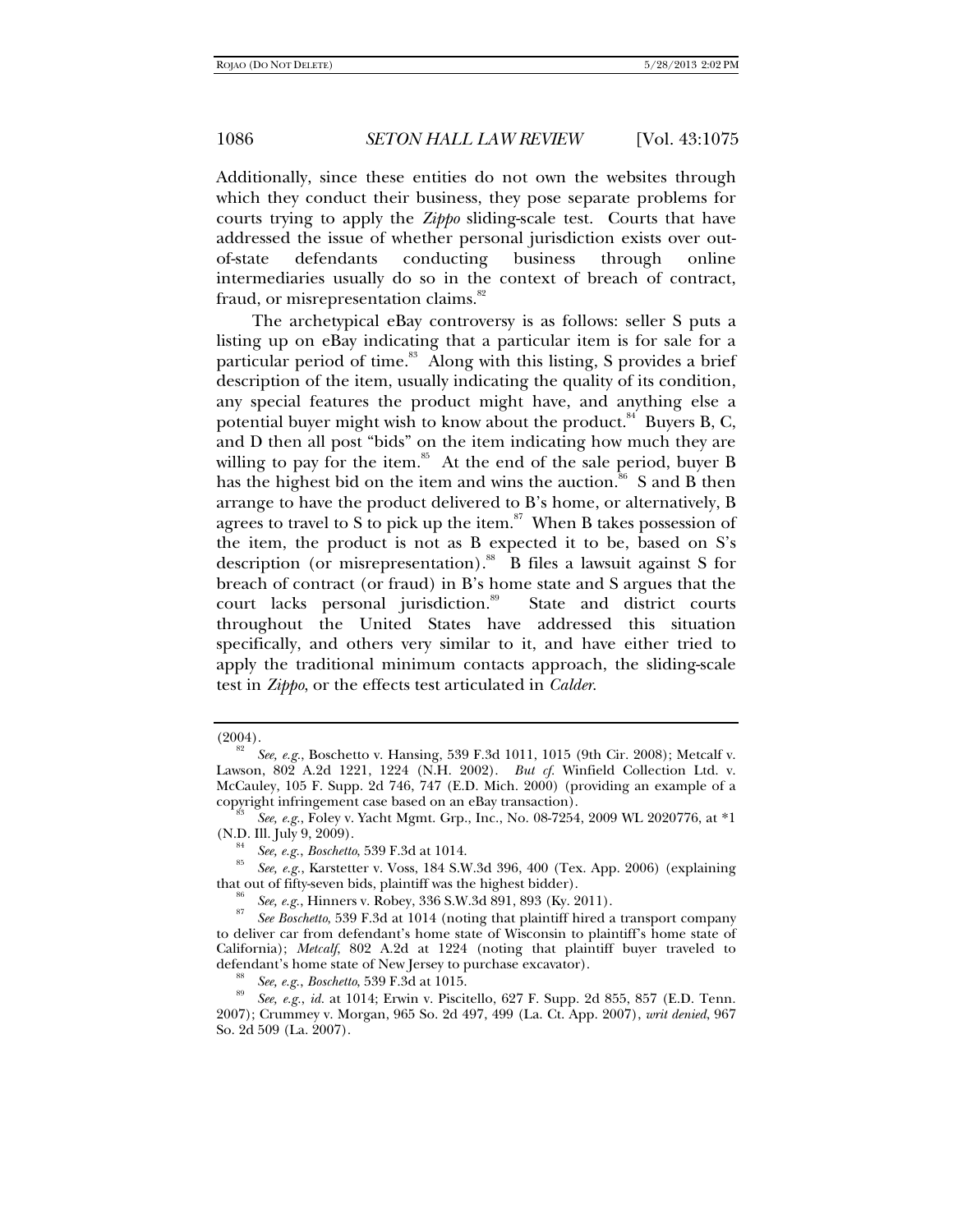## *A. Courts Applying the* Zippo *Sliding-Scale Test*

In *Dedvukaj v. Maloney*, the District Court for the Eastern District of Michigan applied the *Zippo* sliding-scale test to answer the question of when personal jurisdiction is proper over an out-of-state defendant who conducted business through an online intermediary, such as eBay.90 In *Dedvukaj*, the plaintiff, a resident of Michigan, sued the defendant, a resident of New York and sole member of "Mr. Markdown L.L.C.," for breach of contract after the plaintiff successfully bid on two pieces of artwork that defendant failed to provide.<sup>91</sup> In the defendant's listing under the general information heading, he listed the "item location" as "Upstate NY, United States" and under the "ships to" heading, he listed "United States, Canada, Europe, Asia, [and] Australia."92 The defendant also provided a tollfree number in the listing for interested buyers to call for more information.<sup>93</sup> The auctions lasted several weeks, and during this time, the plaintiff received email updates about the status of the items and the bids entered. $94$  Additionally, the plaintiff spoke with the defendant using the toll-free number posted on the listing about the authenticity of the paintings.95

The court determined that Michigan's long-arm statute allowed for jurisdiction and applied the sliding-scale test articulated in *Zippo* to establish the purposeful availment prong of the minimum contacts analysis.<sup>96</sup> The court prefaced its analysis by explaining the need for an expansive view of personal jurisdiction with regard to transactions through online intermediaries<sup>97</sup>:

Internet forums such as eBay expand the seller's market literally to the world and sellers know that, and avail themselves of this greatly expanded marketplace. It should, in the context of these commercial relationships, be no great surprise to sellers—and certainly no unfair burden to them—if, when a commercial transaction formed over and through the internet does not meet a buyer's expectations, they might be called upon to respond in a legal forum in

*Id.*

<sup>90</sup> Dedvukaj v. Maloney, 447 F. Supp. 2d 813 (E.D. Mich. 2006). The plaintiff sued the individual defendant and his business, however, for the purposes of this Comment, they will be referred to as one singular defendant.<br><sup>91</sup> *Id.* at 816–17.<br><sup>92</sup> *Id.* 93 *Id.* 

*Id.* at 817.<br>*Id.* at 816.

<sup>&</sup>lt;sup>96</sup> *Dedvukaj*, 447 F. Supp. 2d at 820.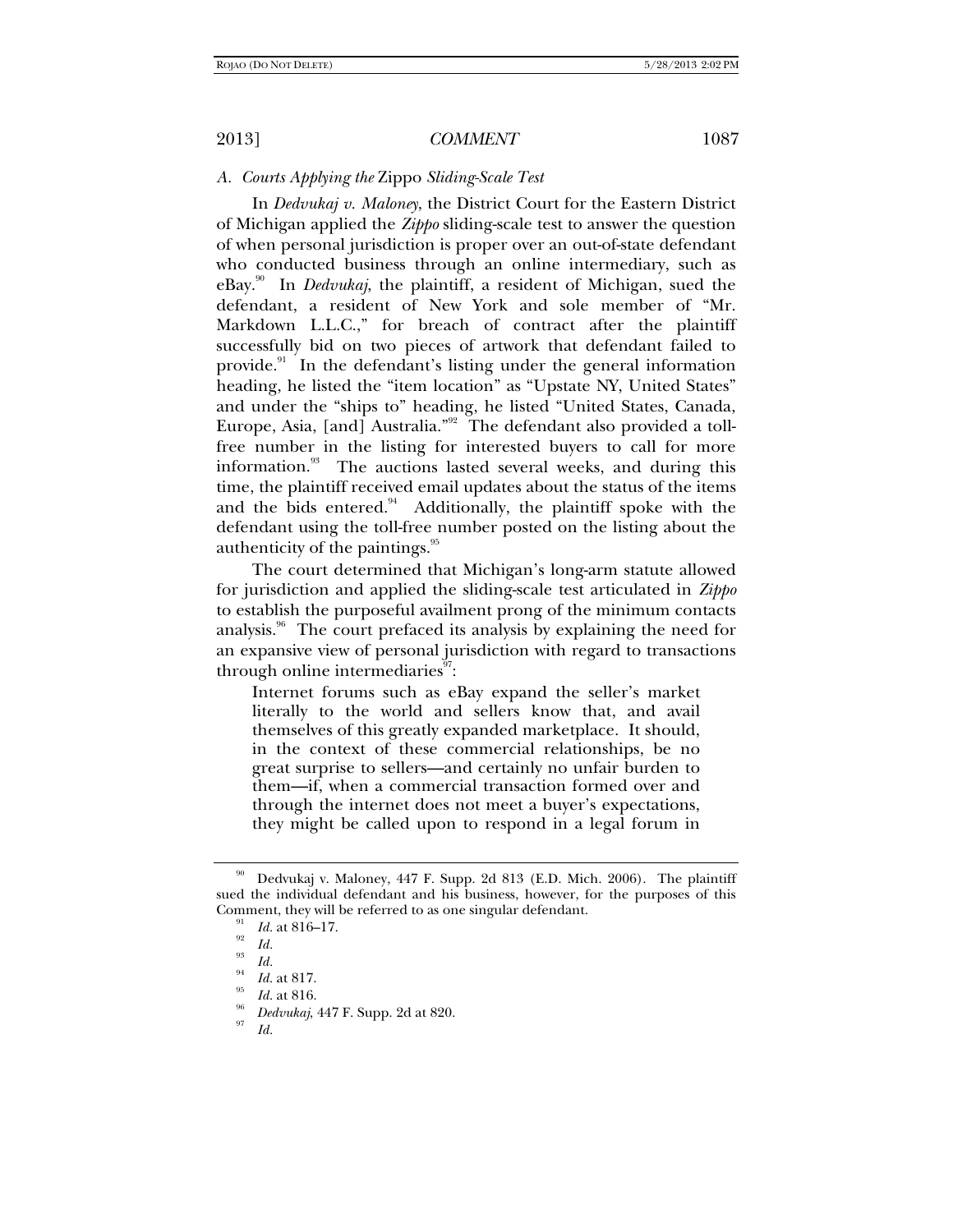the buyer's home state. Sellers cannot expect to avail themselves of the benefit of the internet-created world market that they purposefully exploit and profit from without accepting the concomitant legal responsibilities that such an expanded market may bring with it. $\ddot{\cdot}$ 

The court then explained why the sliding-scale test in *Zippo* is appropriate to establish the purposeful availment element of the minimum contacts test.<sup>99</sup> It determined that online-intermediary sites could be categorized as *interactive*, because sellers can determine the terms of the sale and post descriptions and pictures of the items for sale.<sup>100</sup> Additionally, buyers can communicate with other buyers and sellers by posting on the listing, and buyers make payments to the seller in exchange for the item.<sup>1</sup>

Applying this test to the case before it, the court found that the defendant had purposefully availed himself of the benefits and privileges of conducting business in Michigan.<sup>102</sup> The court reasoned that the defendant communicated with plaintiff frequently via email and telephone about the listing, uploaded pictures and descriptions of his items, indicated that he would sell anywhere in the United States and in many countries, accepted payment from Michigan, and was a sophisticated and extensive user of eBay.<sup>103</sup> The court then went on to find that the remaining elements of the minimum contacts test were met.<sup>104</sup> The court determined that the lawsuit arose out of and was related to the eBay transaction, and jurisdiction over the defendant was reasonable because the defendant's connection with Michigan was substantial and the state had an interest in protecting its citizens from fraud and misrepresentation.<sup>105</sup> Accordingly, the court found that Michigan had personal jurisdiction over the defendant.<sup>106</sup>

A review of other decisions where courts have applied the sliding-scale test from *Zippo* provides insight as to relevant factors that go toward determining the level of interactivity needed to establish the purposeful availment element and whether jurisdiction over the defendant is reasonable. Federal and state courts applying the *Zippo* 

<sup>&</sup>lt;sup>98</sup> Id.<br><sup>99</sup> See id.

<sup>&</sup>lt;sup>100</sup> *Id.* at 821.<br><sup>101</sup> *Id.* 102 **D** *I*<sub>2</sub> **D** *I*<sub>2</sub> **I**<sub>2</sub> **I**<sub>2</sub> **I**<sub>2</sub> **I**<sub>2</sub> **I**<sub>2</sub> **I**<sub>2</sub> **I**<sub>2</sub> **I**<sub>2</sub> **I**<sub>2</sub> **I**<sub>2</sub> **I**<sub>2</sub> **I**<sub>2</sub> **I**<sub>2</sub> **I**<sub>2</sub> **I**<sub>2</sub> **I**<sub>2</sub> **I**<sub>2</sub> **I**<sub>2</sub> **I**<sub>2</sub> **I**<sub>2</sub> **I**<sub>2</sub> **I**<sub>2</sub> **I**<sub>2</sub> **I** 

*Dedvukaj*, 447 F. Supp. 2d at 821.<br>*Id.* at 822.

<sup>&</sup>lt;sup>104</sup> *Id.* at 823.<br><sup>105</sup> *Id.*<br><sup>106</sup> *II*</sup>

*Id.*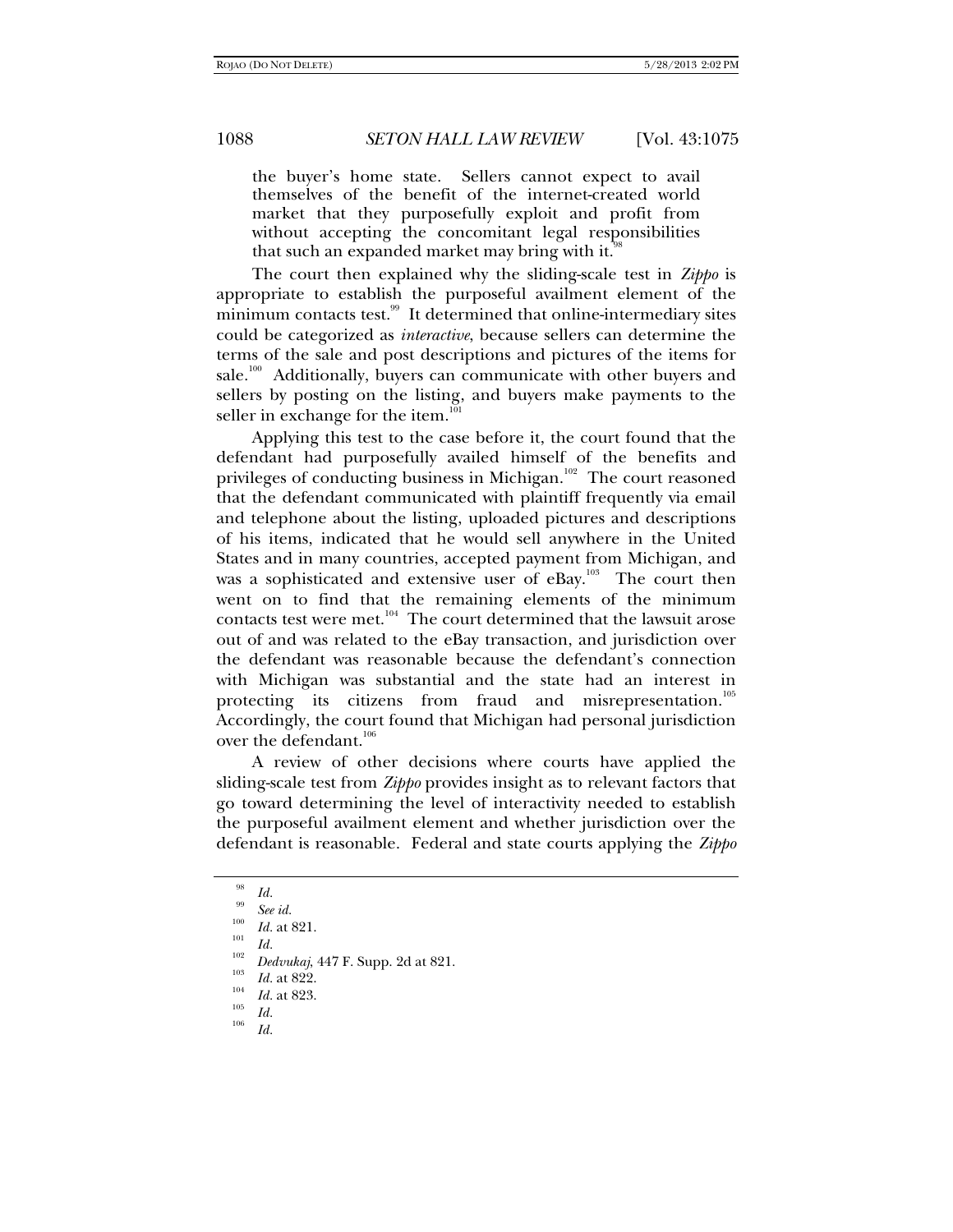sliding-scale test to determine whether personal jurisdiction is appropriate in these situations have ruled both for and against defendants.107 First, in *Crummey v. Morgan*, a Louisiana appellate court found that the defendant's interactivity through electronic communications was sufficient to establish jurisdiction in Louisiana, where the defendant accepted payment from a Louisiana credit card, provided potential buyers with a telephone number, engaged in additional conversations with buyers, and used the post to "advertise, puff, negotiate, and accept payment."<sup>108</sup> The court also indicated an important public policy rationale for finding that personal jurisdiction exists over these defendants.<sup>109</sup> The court theorized that holding otherwise would have a chilling effect on e-commerce because buyers, wary of having to litigate in the home courts of outof-state sellers, "will refrain from purchasing goods on eBay . . . should the merchandise they considered purchasing be defective or otherwise not conform to the advertised online representations."110

Second, in *Hinners v. Robey*, the Supreme Court of Kentucky also applied the sliding-scale test from *Zippo*, but it determined that it could *not* establish personal jurisdiction over a defendant eBay seller from Missouri.<sup>111</sup> In *Hinners*, a Kentucky plaintiff bid on and In *Hinners*, a Kentucky plaintiff bid on and ultimately won the auction for a Cadillac Escalade that the Missouri defendant had put up for sale.<sup>112</sup> The defendant's listing stated that the Cadillac had no prior accident damage, no electrical problems, and was in good condition.<sup>113</sup> The plaintiff traveled to Missouri to complete the deal and acquire possession of the vehicle.<sup>114</sup> Shortly after returning to Kentucky with the vehicle, the plaintiff began having problems with the electrical system and took it to a mechanic who discovered that there had been extensive work done on the car due to prior collisions.<sup>115</sup> The plaintiff filed suit against the defendant in Kentucky for fraudulent misrepresentation and breach of

<sup>&</sup>lt;sup>107</sup> See infra Part IV.A.<br><sup>108</sup> Crummey v. Morgan, 965 So. 2d 497, 504 (La. Ct. App. 2007), *writ denied*, 967<br>So. 2d 509 (La. 2007).

Some *ing*<br><sup>110</sup> *Id.*<br><sup>111</sup> Hinners v. Robey, 336 S.W.3d 891, 901 (Ky. 2011) (the court considered the issue under both the sliding-scale test articulated in *Zippo* and under the traditional minimum contacts analysis and came to the same conclusion; however, for the purpose of this Part only the *Zippo* analysis is discussed).<br><sup>112</sup> *Id.* at 893.<br>*Id.* 

 $\frac{114}{115}$  *Id.* at 894.

*Id.*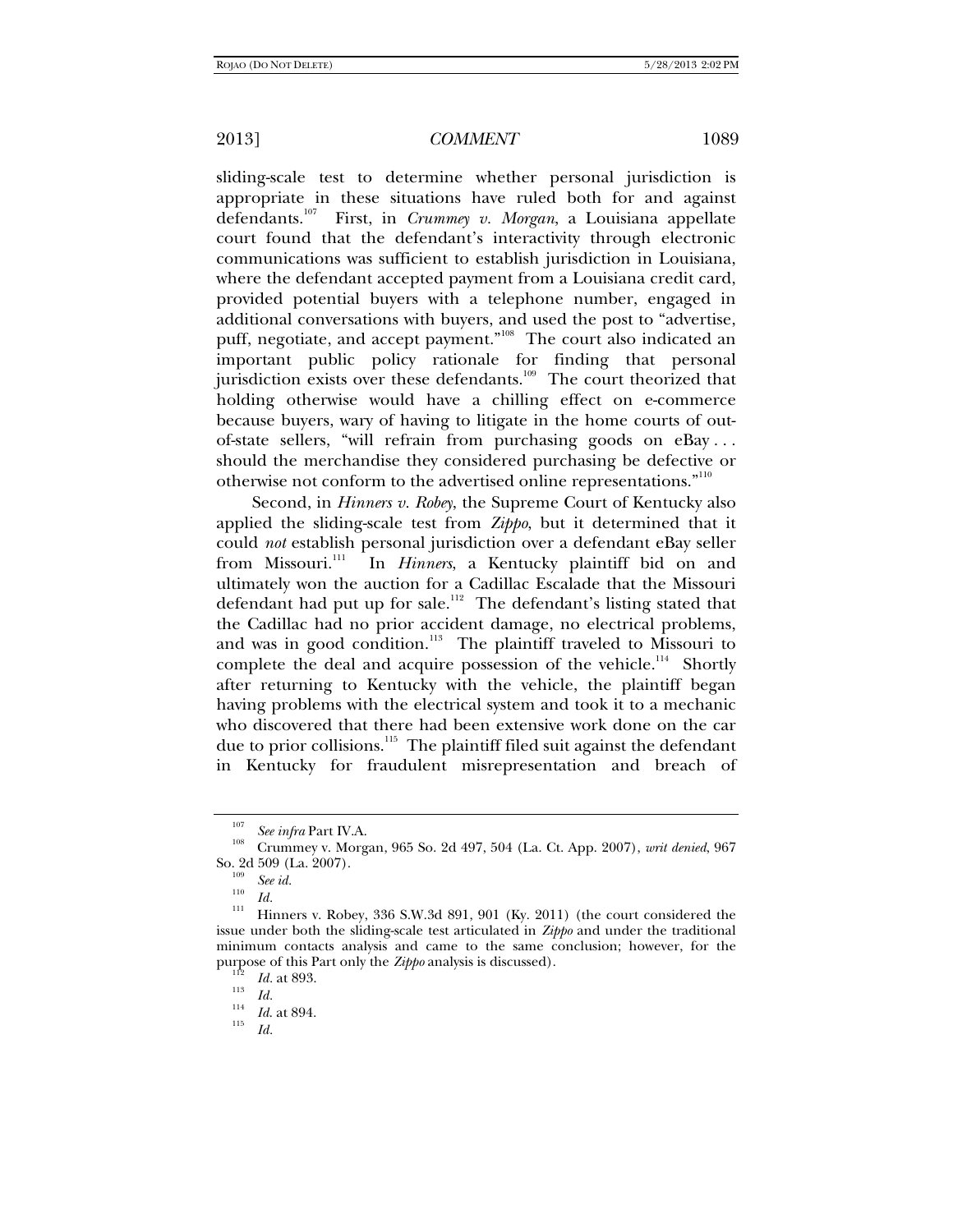warranty, and the Supreme Court of Kentucky granted certification.<sup>116</sup>

The Kentucky Supreme Court applied the sliding-scale test from *Zippo* and found that the defendant did not purposefully avail himself of the privileges of Kentucky.<sup>117</sup> The court explained that the defendant "did not limit the auction to bidders from Kentucky or target his advertisement to Kentucky residents, and in fact could not know the resident state of the successful bidder until the auction was complete."<sup>118</sup> It stated that the eBay listing was akin to a "passive Internet website" that "does little more than make information available to those who are interested."<sup>119</sup> Also relevant to its conclusion was the fact that the delivery of the item was concluded outside of Kentucky.<sup>120</sup> Based on this analysis, the court ultimately concluded that to exercise personal jurisdiction over the defendant would be constitutionally improper. $121$ 

Perhaps the most important thing to take away from these cases is their use of the sliding-scale test to assess the purposeful availment aspect of the minimum contacts test. As discussed *supra* in Part II, combining the analysis from *McGee v. Int'l. Life Ins. Co.* and *Hanson v. Denckla*, one contact may be sufficient to establish personal jurisdiction over an out-of-state defendant if the contact is substantial, and the defendant purposefully avails himself of the benefits and privileges of the forum state through that contact.<sup>122</sup> These cases also illustrate that courts can apply the *Zippo* sliding-scale test to transactions conducted over online intermediaries to establish the purposeful availment prong of the traditional minimum contacts test, while still maintaining the other traditional elements of establishing personal jurisdiction.<sup>123</sup> Each of these cases also required that the claim arise out of or relate to the eBay transaction and for jurisdiction over the defendants to be reasonable.

Importantly, in *Hinners* the court listed relevant factors in

 $\frac{116}{117}$  *Id.* at 893.

*Hinners*, 336 S.W.3d at 899.<br> *Id. Id.* at 901.<br>
<sup>120</sup> *Id.* at 901.

*See id.* at 894 n.3 ("There is some indication in the record that delivery and execution of the paperwork may have occurred in Illinois; however, the relevant point is that the delivery was completed beyond the borders of Kentucky, and whether it was in Missouri or Illinois is of no significance.").

<sup>&</sup>lt;sup>121</sup> *Id.* at 903.<br><sup>122</sup> *See* discussion *supra* Part II; see also McGee v. Int'l Life Ins. Co., 355 U.S. 220, 221–23 (1958); Hanson v. Denckla, 357 U.S. 235, 253 (1958). 123

*See* Dedvukaj v. Maloney, 447 F. Supp. 2d 813, 819 (E.D. Mich. 2006); *Hinners*, 336 S.W.3d at 898; Crummey v. Morgan, 965 So. 2d 497, 501–02 (La. Ct. App. 2007).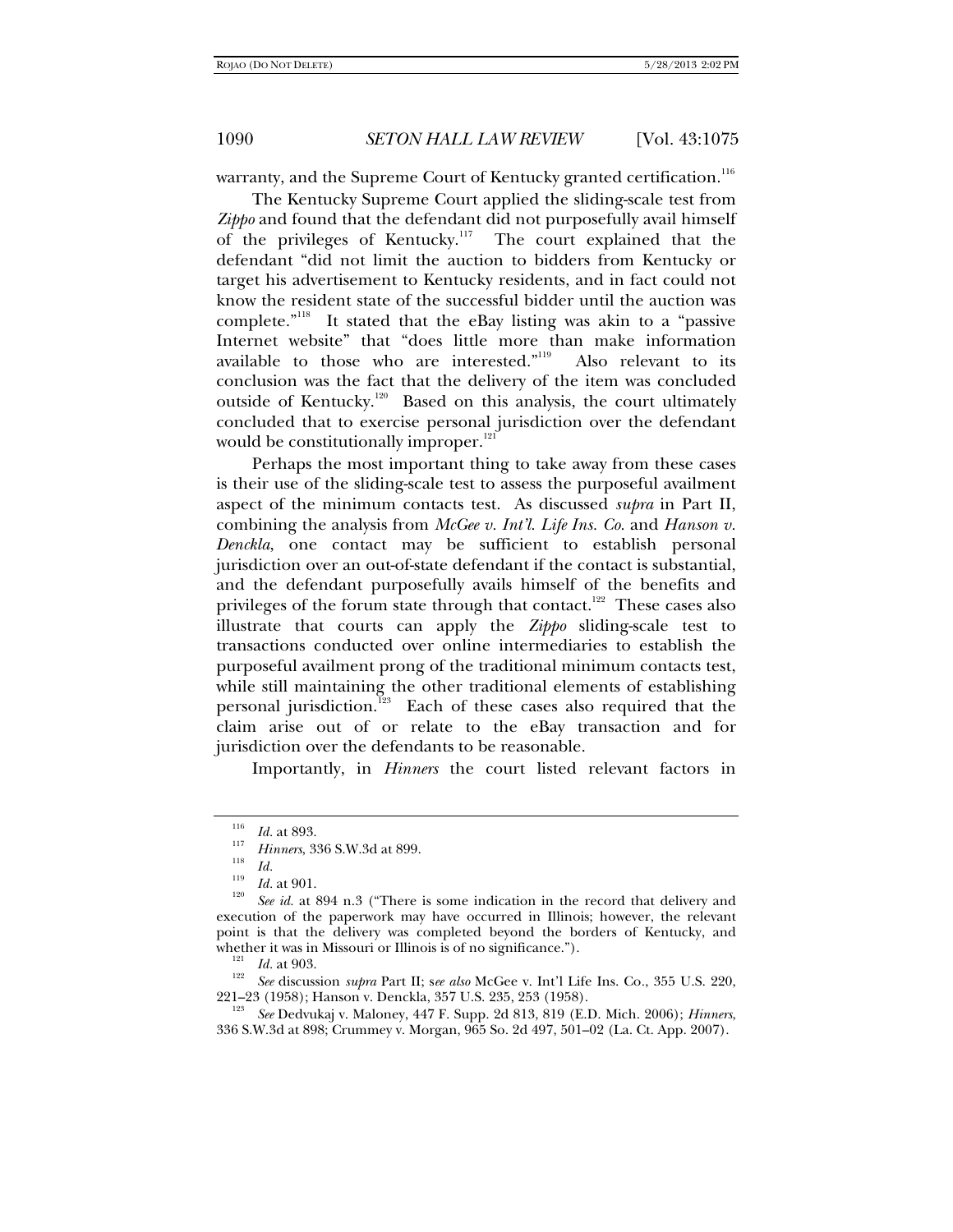considering whether the defendant had purposefully availed himself of the benefits and privileges of Kentucky.<sup>124</sup> The court stated that since the seller did not "limit the auction to bidders from Kentucky," could not know that the winning bidder was a resident of the state of Kentucky, did not select the winning bidder, and completed the delivery outside of Kentucky, the defendant did not purposefully avail himself of the benefits and privileges of conducting business in Kentucky.125 Similarly, in *Crummey* the court listed relevant factors supporting its finding that the defendant had purposefully availed himself of the benefits and privileges of Louisiana.<sup>126</sup> The court found that since the defendant expanded his market by using eBay as an intermediary, accepted an original down payment for the vehicle with a credit card sent from Louisiana, and provided the plaintiff with a telephone number to engage in additional communications with the defendant, he purposefully availed himself of the protections of Louisiana law.<sup>127</sup>

Again, in *Dedvukaj* the court also listed the factors it considered relevant to determining that defendant had purposefully availed himself of the benefits and privileges of Michigan.<sup>128</sup> In making its decision, the court considered the fact that the defendant stated that he would deliver his paintings anywhere in the United States, that the defendant provided the plaintiff with a phone number and email address in order to contact him, and that he provided his own terms and conditions, logos, and marketing information in the listing.<sup>129</sup> These cases effectively illustrate which factors courts will consider as relevant to determining whether an out-of-state defendant who conducts business through an online intermediary has purposefully availed himself of the benefits and privileges of a forum state in order to establish personal jurisdiction over that defendant.<sup>130</sup>

### *B. Courts Applying Traditional Minimum Contacts Analysis*

Some courts, however, have refused to abandon the traditional approach in resolving the issue of whether personal jurisdiction exists over an out-of-state defendant conducting business through an online intermediary. The Ninth Circuit applied traditional personal

<sup>&</sup>lt;sup>124</sup> See Hinners, 336 S.W.3d at 894 n.4, 899–900.<br> *Id.* 

<sup>&</sup>lt;sup>126</sup> *See Crummey*, 965 So. 2d at 504.<br><sup>127</sup> *Id.* 

<sup>&</sup>lt;sup>128</sup> *Dedvukaj*, 447 F. Supp. 2d at 822.<br><sup>129</sup> *Id. See* discussion *infra* Part V.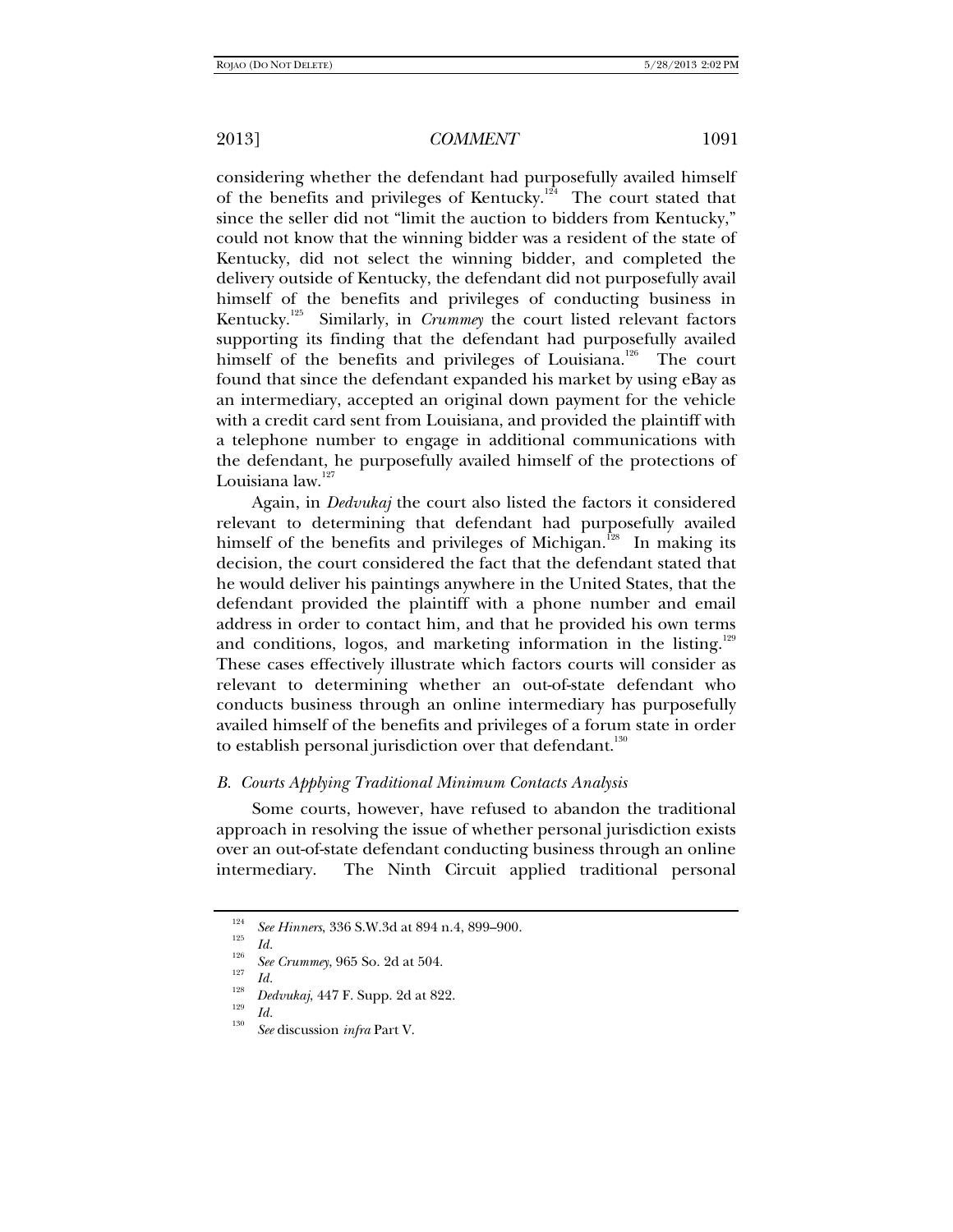jurisdiction analysis in resolving this issue in *Boschetto v. Hansing.*131 In *Boschetto*, the plaintiff, a California resident, used eBay to purchase an antique car from the defendant, a resident of Wisconsin.<sup>132</sup> The parties communicated through email and arranged to deliver the car to California from Wisconsin.<sup>133</sup> Upon receiving the car, Boschetto realized that the car was not the specific "R Code" model that the defendant advertised and found other significant problems with the engine and body of the  $car.^{134}$  Boschetto subsequently sued the defendant in California for breach of contract and fraud.<sup>135</sup> The court expressly stated that the sliding-scale test articulated in *Zippo* was inapplicable in this type of situation because the defendant did not own or operate the eBay website.<sup>136</sup>

The court equated the eBay listing to an advertisement, stating that "the eBay listing was not part of broader e-commerce activity; the listing temporarily advertised a good for sale and that listing closed once the item was sold, thereby extinguishing the Internet contact for this transaction within the forum state (and every other forum)."<sup>137</sup> Thus, the court applied the traditional minimum contacts analysis articulated in *International Shoe* to the online transaction and found that defendant's one sale over eBay to the California plaintiff was not a sufficient contact to allow the court to exercise personal jurisdiction over the defendant.<sup>138</sup> The court did note, however, that a defendant who conducts business over eBay might be subject to personal jurisdiction in a forum state when he uses eBay "as a means for establishing regular business with a remote forum such that finding personal jurisdiction comports with traditional notions of fair play and substantial justice."<sup>139</sup>

One potential benefit of the Ninth Circuit's holding in *Boschetto* is that it is consistent with traditional long-range transactions that do not involve the Internet, and courts can look to case law that addressed these situations for support and guidance as to how much contact with the forum state is sufficient. The court's holding, however, poses a number of potential problems as well. First, if the defendant was actually wrong and made a number of

<sup>&</sup>lt;sup>131</sup> Boschetto v. Hansing, 539 F.3d. 1011 (9th Cir. 2008).<br> *Id.* at 1014.

<sup>&</sup>lt;sup>133</sup> *Id. Id. Id.**Id.* **at 1015.** <sup>135</sup>

<sup>&</sup>lt;sup>135</sup> *Id.* at 1014–15.<br><sup>136</sup> *Id.* at 1018.

<sup>&</sup>lt;sup>137</sup> *Boschetto*, 539 F.3d at 1018.<br><sup>138</sup> *Id.* at 1020.

*Id.* at 1019 (internal quotations omitted).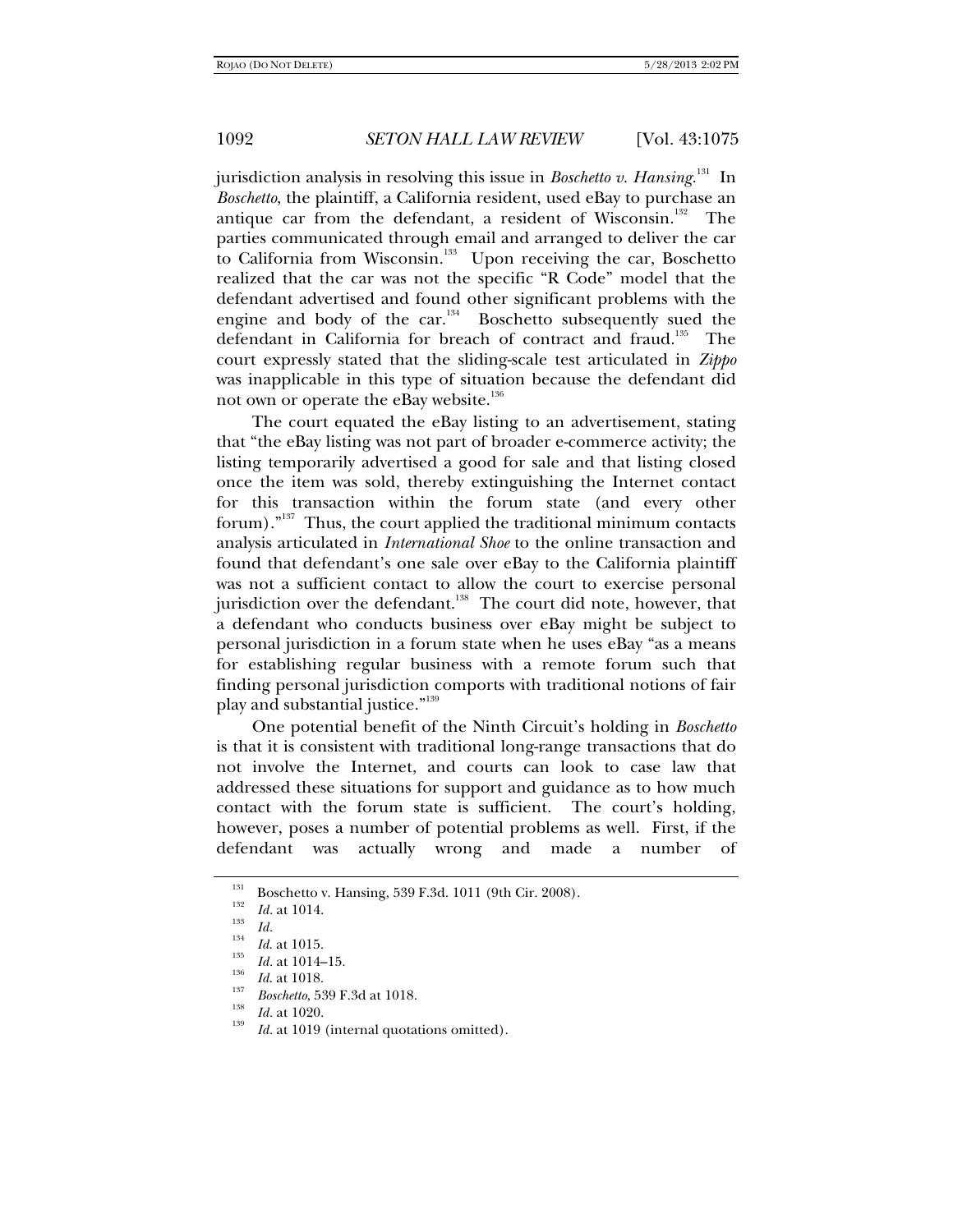misrepresentations in the description of the vehicle, the plaintiff may have no recourse, as the cost of traveling to Wisconsin to litigate may be too burdensome for the individual plaintiff. Additionally, the court failed to address the significance, if any, of the communication via email that the parties exchanged in arranging the delivery of the car to California and whether or not that communication may contribute towards the defendant's minimum contacts with California.

Once again, reviewing other courts that have applied the traditional minimum contacts tests in these types of situations reveals relevant factors that these courts consider in deciding whether the defendant's contacts with the state are sufficient and whether it is reasonable to subject the defendant to jurisdiction. Federal and state courts in other jurisdictions following this approach have generally found that the contacts through the online intermediaries were insufficient to establish jurisdiction, describing them as attenuated, random, and fortuitous.<sup>140</sup> Notably, many of these courts rely on the fact that the defendant has "no control over the winning bidder," and as a result, the contact with the forum state is random and fortuitous.141 This view, however, ignores reality. In fact, sellers *are* able to control who (or at least where) the winning bidder will be. Sellers are able to control the information that is posted in the "description" and "shipping and payments" sections of their listings on eBay.<sup>142</sup>Sellers may choose which forum states they will agree to ship to and with whom they will conduct business.<sup>143</sup> Most sellers, however, seek to maximize the number of potential buyers and increase the sale price of their item, intentionally choosing to avail themselves of the benefits of conducting business with every state.

At least one court has applied the traditional minimum contacts test to an out-of-state defendant conducting business over eBay and found that personal jurisdiction was appropriate.<sup>144</sup> In *Malcolm v. Esposito*, the plaintiff, a Virginia resident, won an auction to purchase a car on eBay from the defendants, agents of a car dealership located

See, e.g., Winfield Collection, Ltd. v. McCauley, 105 F. Supp. 2d 746, 751 (E.D. Mich. 2000); Foley v. Yacht Mgmt. Grp., Inc., No. 08-7254, 2009 WL 2020776, at \*3–4 (N.D. Ill. July 9, 2009); MacNeil v. Trambert, 932 N.E.2d 441, 446 (Ill. App. Ct. 2010). 141 *See Payment & Shipping*, EBAY.COM, http://pages.ebay.com/help/pay/shipping-

costs.html (last visited Mar. 11, 2013).<br>
See id.

*See id.* 143 *See id.* 144 Malcolm v. Esposito, 63 Va. Cir. 440, 446 (Va. Cir. Ct. 2003).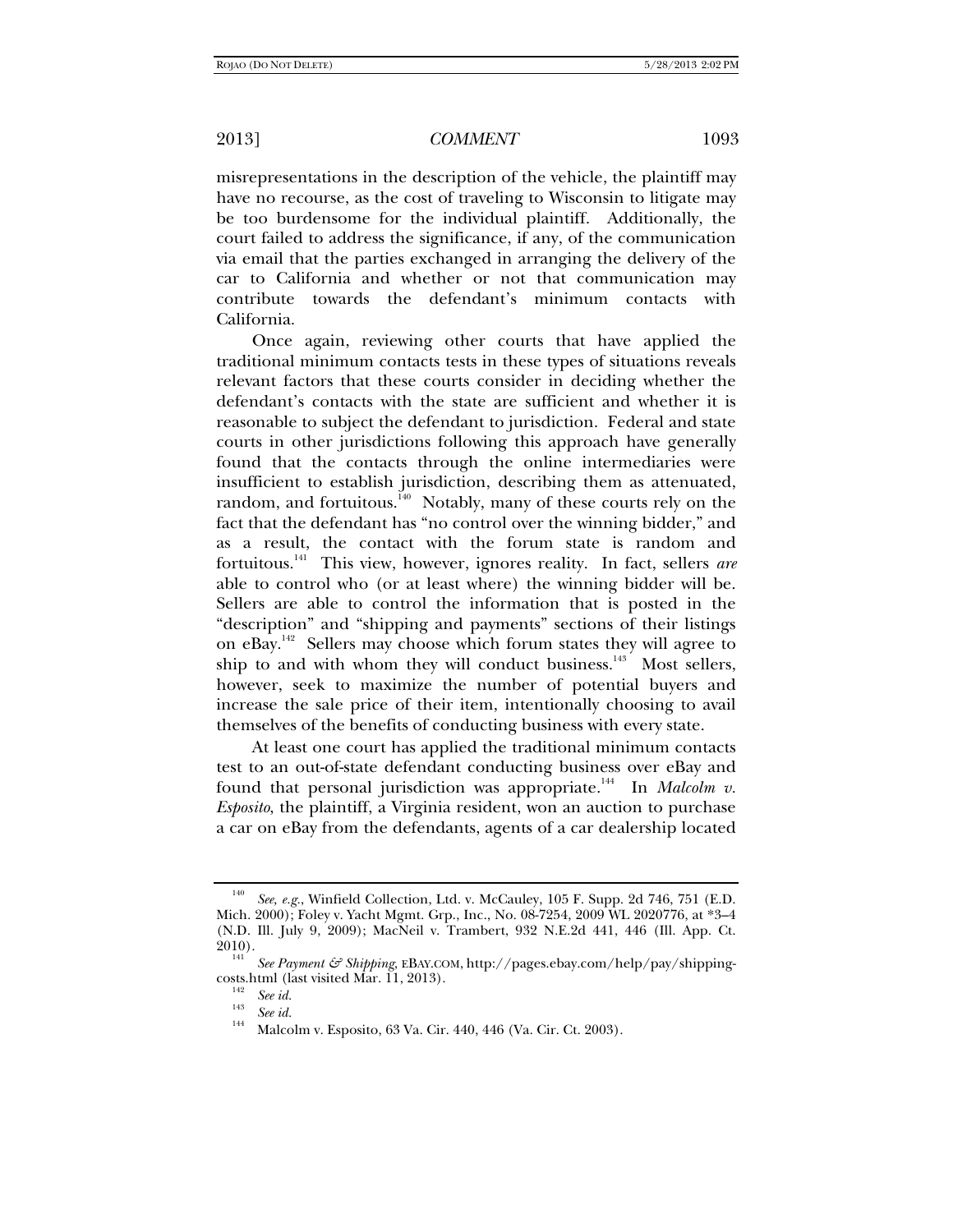in Connecticut.<sup>145</sup> After the auction ended, the parties contacted each other by email and phone and the defendants arranged to ship the car from California to Virginia.<sup>146</sup> Before the defendants shipped the car, the plaintiff discovered a manufacturing defect with the car and tried to cancel his purchase of the vehicle, but the defendants refused to allow the plaintiff to revoke the agreement.<sup>147</sup> The plaintiff subsequently sued the defendants in Virginia for fraud and breach of warranty.<sup>148</sup>

The court first concluded that the Virginia long-arm statute allowed the court to exercise jurisdiction over the defendants because the "formation of the contract for sale of the [car] occurred in Virginia. $n_{149}$  Turning to the constitutional inquiry, the court found that the *Zippo* sliding-scale analysis was not "particularly instructive" because it primarily dealt with defendants who operate and conduct transactions through their own website. $150$  Accordingly, the court applied the traditional minimum contacts analysis.<sup>151</sup> The court listed several factors that were relevant to its decision: (1) the defendants were commercial sellers of the item and had conducted over 213 transactions to many different states through eBay; (2) the defendants represented that they had eBay customers locally, nationally, and internationally; (3) the defendants anticipated transactions with out-of-state buyers because they sent an email to the plaintiffs requesting a copy of the plaintiff's driver's license if he was an out-of-state resident; and (4) the nature of the product, an automobile, was intended to be delivered to and driven in Virginia. $^{152}$ Based on an analysis of these factors under the traditional minimum contacts test, the court found that jurisdiction over the defendants in Virginia was proper.<sup>153</sup>

<sup>&</sup>lt;sup>145</sup> *Id.* at 441.<br><sup>146</sup> *Id.* 

<sup>&</sup>lt;sup>140</sup> *Id.*<br><sup>147</sup> *Id.*<br><sup>148</sup> *Id.*<br><sup>149</sup> *IJ* 

*Id.* at 442–43 ("The Virginia long-arm statute provides, in pertinent part, that "(A) A court may exercise personal jurisdiction over a person, who acts directly or by an agent, as to a cause of action arising from the person's  $\dots$  (2) Contracting to supply services or things in this Commonwealth.").<br><sup>150</sup> *Malcolm*, 63 Va. Cir. at 445.<br>*151 Id.* at 444–46.

 $I_{152}$  *Id.* at 446.

*Id.* at 444, 446.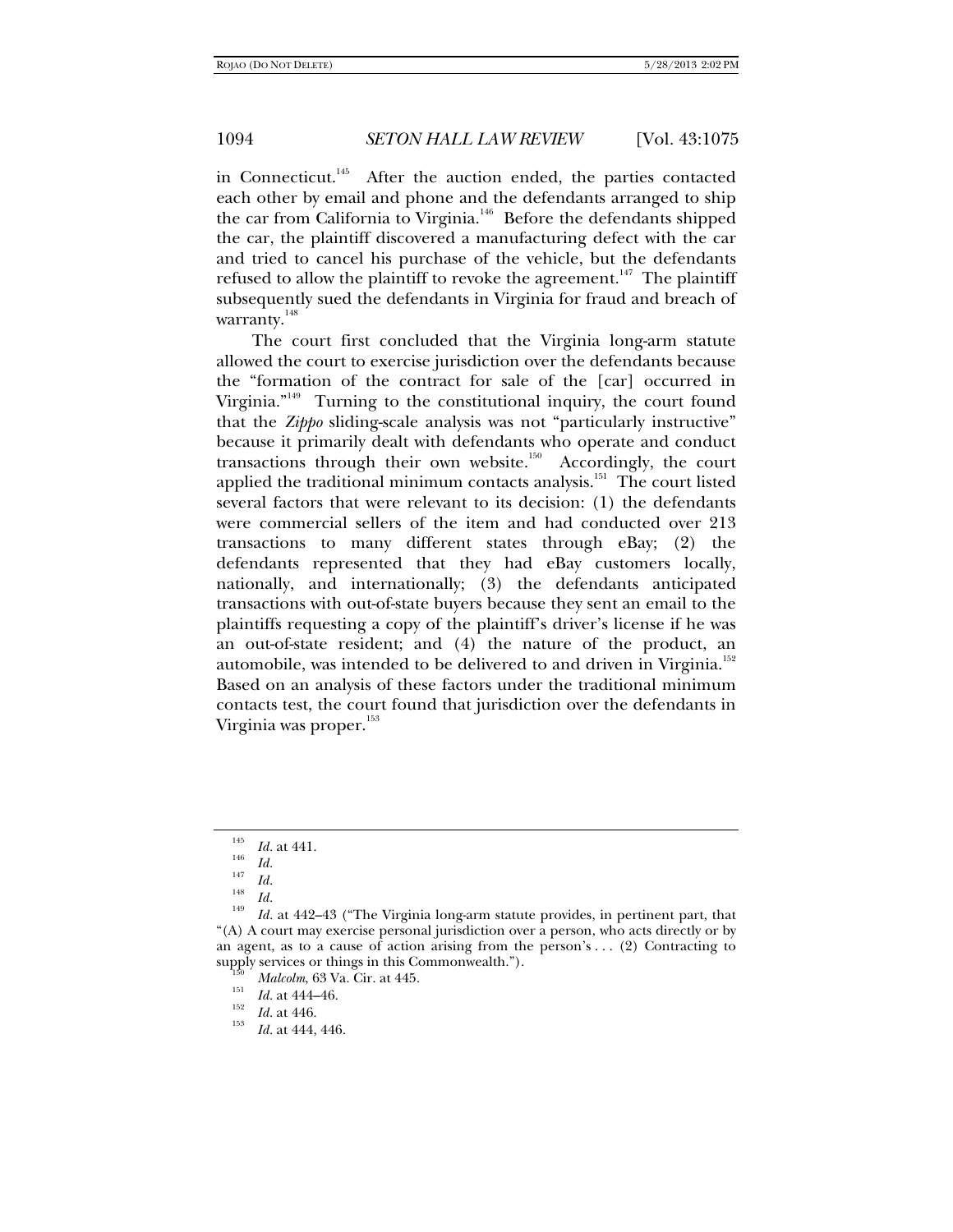## *C. Courts Applying the* Calder *Effects Test*

At least one court has attempted to apply an effects test similar to the one in *Calder* to determinations of personal jurisdiction over out-of-state defendants who conduct business through online intermediaries.154 In *Erwin v. Piscitello*, the plaintiff, a resident of Tennessee, purchased a classic automobile advertised as being in "mint condition" from the defendant, a resident of Texas.<sup>155</sup> The plaintiff and the defendant made and received several calls about the car, during which the defendant reinforced the quality and condition of the car.<sup>156</sup> The defendant ultimately delivered the car to the plaintiff in Tennessee through his own driver and car hauler.<sup>157</sup> Two days after the plaintiff received the car, he discovered it was not in mint condition and several of the original parts had been replaced, contrary to the defendant's representations.<sup>1</sup>

The court first explained that Tennessee's long-arm statute allowed for personal jurisdiction to the full extent allowable under the United States Constitution and as a result merged the constitutional and statutory analyses.<sup>159</sup> The court then applied an effects test and concluded that the defendant had purposefully availed himself of the benefits and privileges of Tennessee's laws.<sup>160</sup> The court found that the defendant "knowingly interacted with a Tennessee resident" and persuaded the plaintiff to purchase the vehicle based on representations about the vehicle that were ultimately discovered to be untrue.<sup>161</sup> In doing so, the court emphasized that "[the defendant's] knowing and intentional conduct caused foreseeable ill effects in-state."<sup>162</sup> Based on these factual determinations, the court concluded that it was "reasonably foreseeable for Defendant to be haled into court in Tennessee when the transaction soured."<sup>163</sup>

Most courts have chosen not to discuss whether an effects test is applicable in the context of Internet transactions through online intermediaries like eBay.164 Instead, these courts have chosen to

<sup>154</sup>

<sup>&</sup>lt;sup>134</sup> *See generally* Calder v. Jones, 465 U.S. 783 (1984).<br>
Erwin v. Piscitello, 627 F. Supp. 2d 855, 856–57 (E.D. Tenn. 2007).<br> *Id.* at 856.<br> *Id.* at 857.

<sup>&</sup>lt;sup>158</sup> *Id. Id.* at 858–59.<br><sup>150</sup> *Id.* at 860.

<sup>&</sup>lt;sup>161</sup> *Erwin*, 627 F. Supp. 2d at 860.

 $\begin{array}{cc}\n\frac{162}{163} & \text{Id.} \text{ at } 861.\n\end{array}$ 

*See, e.g.*, Boschetto v. Hansing, 539 F.3d 1011, 1018–20 (9th Cir. 2008);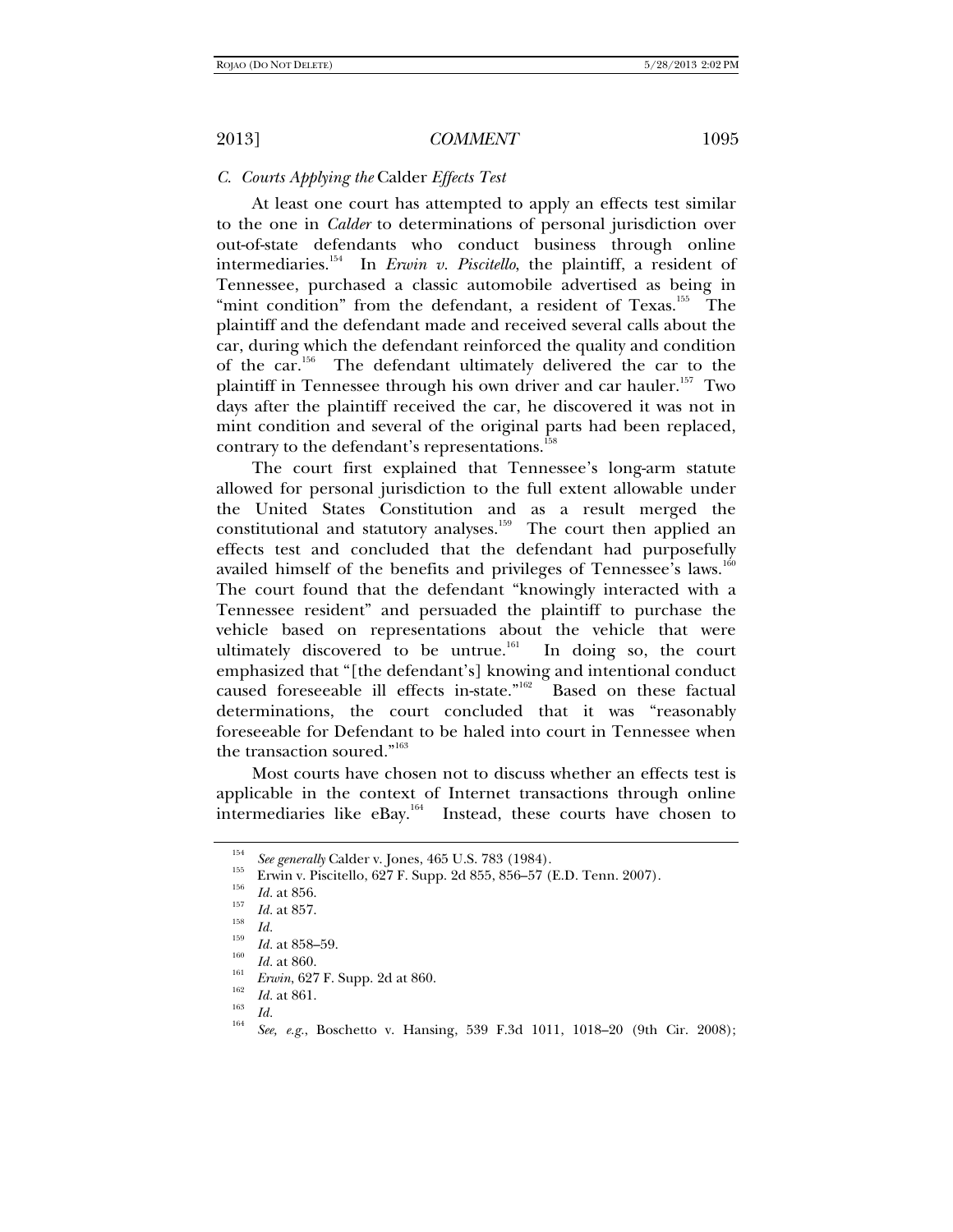address this issue under the *Zippo* sliding-scale analysis or under the traditional minimum contacts analysis.<sup>165</sup> At least one court has explicitly declined to follow the analysis set forth in *Erwin* in the context of establishing personal jurisdiction over an out-of-state defendant who conducts business through an online intermediary.<sup>166</sup> Additionally, the court in *MacNeil v. Trambert* discussed the difficulty of trying to apply the effects test to Internet transactions over online intermediaries like eBay.<sup>167</sup> First, the court indicated that the "effects doctrine" is generally applied to intentional tort cases, and thus is inapplicable to breach-of-contract cases in the eBay context.<sup>168</sup> This means that the effects test would only be applicable to fraud and misrepresentation cases.<sup>169</sup> Next, the court pointed out the difficulty in establishing the location of the tortious act in a multi-state transaction, whether it occurs when the defendant accepts payment for the defective good or when the plaintiff obtains possession of the defective good.<sup>170</sup> Consequently, if the plaintiff chooses to pick up the defective good in the defendant's state, or authorizes an agent to do so, the location of the acceptance of payment and deliverance of possession would both be in the defendant's state.<sup>171</sup> As a result, the plaintiff would have no recourse in his own state and would have to travel to the defendant's state to file his lawsuit.

Currently, *Erwin* is the only case that has used the effects test to find personal jurisdiction over an out-of-state defendant conducting business through online intermediaries. Although it is only one case, *Erwin* illustrates that an effects test remains a viable option for courts to consider in determining whether personal jurisdiction exists over an individual who conducts business over eBay or some other online intermediary. But as the court in *MacNeil* pointed out, applying this test in the context of Internet transactions through online intermediaries can be problematic. Until courts adopt a more uniform standard for establishing personal jurisdiction under these circumstances, courts will continue to struggle in determining which analysis to apply and which factors are relevant to assessing the reasonableness of jurisdiction.

Dedvukaj v. Maloney, 447 F. Supp. 2d 813, 819–21 (E.D. Mich. 2006); Crummey v.

<sup>&</sup>lt;sup>166</sup> See supra Part IV.A–B.<br><sup>166</sup> See Hinners v. Robey, 336 S.W.3d 891, 903 (Ky. 2011).

<sup>&</sup>lt;sup>167</sup> See MacNeil v. Trambert, 932 N.E.2d 441, 447–48 (Ill. App. Ct. 2010).<br><sup>168</sup> *Id.* at 447.

<sup>&</sup>lt;sup>170</sup> *See id.* at 447–48.

*See id.* at 448.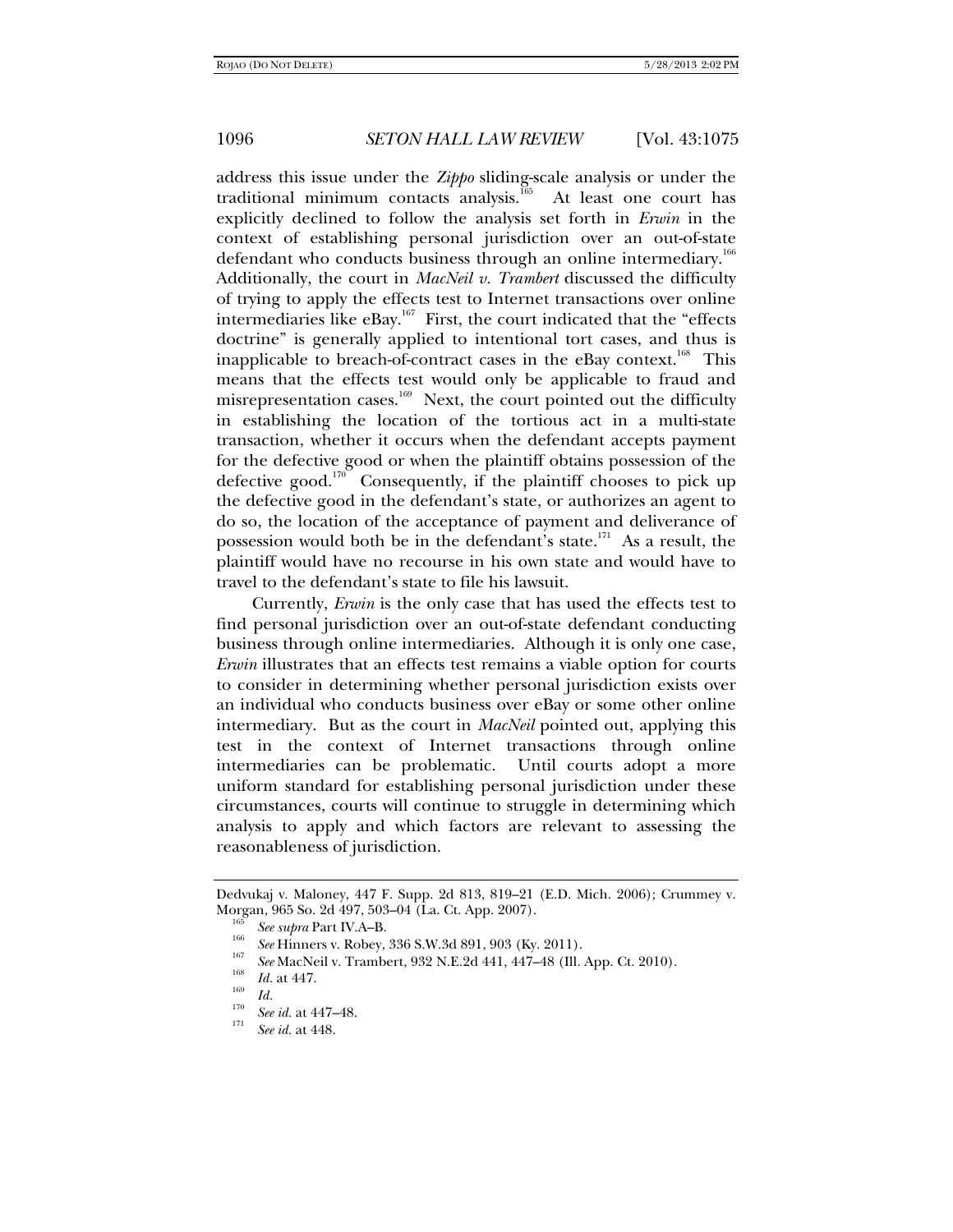V. THE "ONLINE INTERMEDIARIES TEST"

A review of the existing commentary on this issue illustrates that, just like the courts, scholars and commentators disagree about what the proper test should be under these circumstances.<sup>172</sup> Some commentators argue that courts should stick to the traditional minimum contacts analysis for long-range transactions and not get distracted by the fact that the business was conducted over the Internet on the eBay website.<sup>173</sup> One commentator suggested that state legislatures should amend their respective state's long-arm statutes to preclude personal jurisdiction over out-of-state residents who conduct business over third-party websites such as eBay and Amazon.<sup>174</sup> Other commentators have suggested that general jurisdiction could apply to the actual websites of eBay or Amazon. $^{175}$ In line with this argument is the question of whether these websites' most prominent users could also be subject to general jurisdiction if through these online intermediaries, they have continuous and systematic contacts with every state in the United States. This would mean that jurisdiction would be proper over these "super-sellers" in any state where a buyer files a claim against them. No commentator, however, has argued in favor of creating a specific test for online intermediaries by incorporating a modification of the *Zippo* slidingscale test along with elements of the traditional minimum contacts test.

An analysis of the relevant case law on establishing personal jurisdiction over out-of-state defendants who conduct business through online intermediaries makes clear that the best test for establishing personal jurisdiction is one that combines and implements the most important elements of the prevalent cases.<sup>176</sup> The following online-intermediary test combines many elements from the cases previously mentioned.<sup>177</sup> First, it applies principles from the *Zippo* sliding-scale test and looks at the interactivity and features of the bid, post, or listing on the online intermediary to determine whether the defendant has purposefully availed himself of

<sup>172</sup>

*See* discussion *infra* Part V. 173 *See, e.g.*, *Personal Jurisdiction—Minimum Contacts Analysis—Ninth Circuit Holds that Single Sale on eBay Does Not Provide Sufficient Minimum Contacts with Buyer's State.—* Boschetto v. Hansing, *539 F.3d 1011 (9th Cir. 2008)*, 122 HARV. L. REV. 1014, 1021 (2009). 174 Ryan T. Holte, *What is Really Fair: Internet Sales and the Georgia Long-Arm Statute*,

<sup>10</sup> MINN. J. L. SCI. & TECH. 567, 589 (2009).<br><sup>175</sup> See Miller, *supra* note 81.

<sup>&</sup>lt;sup>176</sup> *See* discussion *supra* Parts IV.A–C.

*See* discussion *supra* Part IV.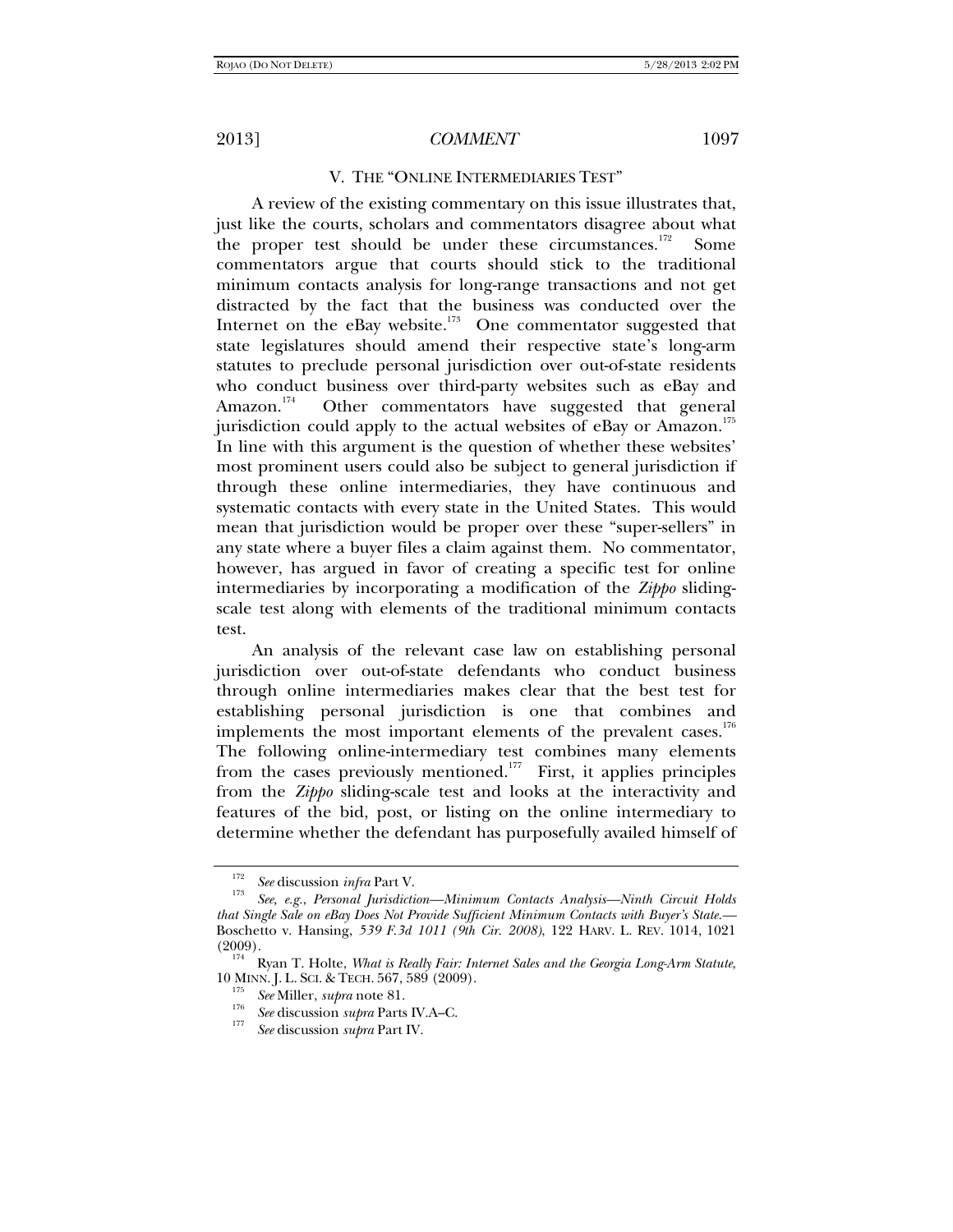the forum state.<sup>178</sup> Then, it maintains the requirements of the minimum contacts test that the conflict must (1) arise out of or relate to the transaction; and (2) that jurisdiction over the defendant must be reasonable.<sup>179</sup>

The most fluent articulation of this test, derived from *Dedvukaj*,  $^{\rm{180}}$ *Hinners*,<sup>181</sup> and *Crummey*<sup>182</sup> is as follows: an out-of-state defendant who conducts business over a third-party intermediary, such as eBay or Amazon, is subject to personal jurisdiction in a forum state when: (1) that defendant has sufficient minimum contacts whereby he purposefully avails himself of the benefits and privileges of the state as determined by the level of interactivity available to potential buyers in the forum state through the listing; (2) the claim against him arises out of those contacts; and (3) after an analysis of the relevant factors, jurisdiction over the defendant is reasonable such that it complies with the traditional notions of fair play and substantial justice. The unique aspect of this approach derives from determining whether the defendant purposefully avails himself of the forum state by looking at the interactivity of the post or listing on the online intermediary itself. As previously mentioned, eBay users and users of similar online intermediaries have a significant amount of control over the information they post in their listing and how the transaction is ultimately concluded.<sup>183</sup> The more passive the seller is in posting information, arranging for shipping, and soliciting potential buyers in various states through his or her listing, the less likely the defendant will have purposefully availed himself of a forum state where his product is ultimately sold and vice versa.

In all of the cases where courts have struggled to determine whether personal jurisdiction can be established over an out-of-state defendant that conducts business through an online intermediary, these courts have mentioned several factors that are considered relevant to the inquiry.<sup>184</sup> After reviewing these cases, it is now possible to determine which factors courts cite most frequently and

<sup>178</sup> Zippo Mfg. Co. v. Zippo Dot Com, Inc., 952 F. Supp. 1119, 1124 (W.D. Pa. 1997).<br>
<sup>179</sup> See Int'l Shoe Co. v. Washington, 326 U.S. 310, 317–19 (1945).<br>
<sup>180</sup> Dedvukaj v. Maloney, 447 F. Supp. 2d 813 (E.D. Mich. 2006).<br>
<sup>181</sup> Hinners v. Robey, 336 S.W.3d 891 (Ky. 2011).<br>
Crummey v. Morgan, 965 S

<sup>&</sup>lt;sup>184</sup> See, e.g., Boschetto v. Hansing, 539 F.3d 1011, 1018–20 (9th Cir. 2008); Erwin v. Piscitello, 627 F. Supp. 2d 855, 860–61 (E.D. Tenn. 2007); MacNeil v. Trambert, 932 N.E.2d 441, 446–47 (Ill. App. Ct. 2010); Malcolm v. Esposito, 63 Va. Cir. 440, 446 (Va. Cir. Ct. 2003).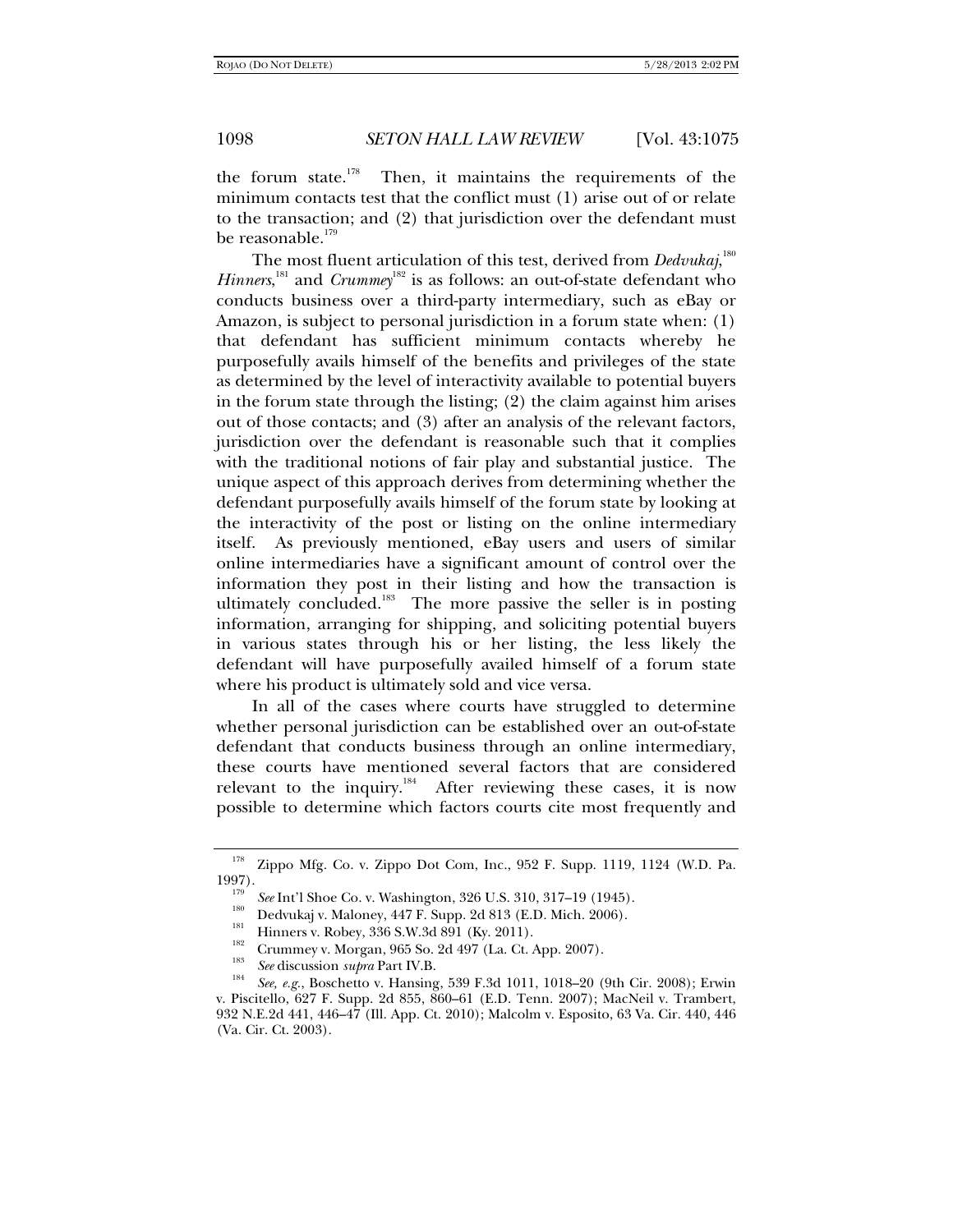give the most weight to in reviewing this issue. These factors are intended to serve as a guide for future courts reviewing this issue. Courts that have applied one of the three articulated personal jurisdiction tests have come to different conclusions in factually similar cases because they differ on one or two of the factors listed below.<sup>185</sup>

The following factors that courts should consider in determining whether the defendant's bid is sufficiently interactive such that he or she purposefully avails himself or herself of the forum state are: (1) the number of transactions between the seller and the forum state through the online intermediary;<sup>186</sup> (2) whether and to what extent the defendant coordinates and pays for the product to be shipped to the buyer's home state, physically or through an agent who delivers the product to the buyer's state, or whether the defendant requires the buyer to come to the defendant's state to take possession of the product; $187$  (3) whether the defendant posts contact information such as an email address, website, or telephone number in the bid and intends to make contact with buyers in the forum state in ways other than through the listing on the intermediary;<sup>188</sup> (4) whether the defendant knows the buyer's location, establishing that he has knowledge that he is conducting business with the forum state; $\frac{189}{180}$  and (5) whether the defendant is an individual or corporation who frequently conducts business through online intermediaries.<sup>190</sup> Courts addressing the issue of out-of-state defendants conducting business through online intermediaries have cited these factors most frequently as relevant to its determination of personal jurisdiction.

The "reasonableness" element of the test is also an important inquiry that courts should not overlook. The online-intermediaries test borrows the traditional factors from *World-Wide Volkswagen* in determining whether jurisdiction over the defendant would be reasonable as to comply with the "traditional notions of fair play and substantial justice."<sup>191</sup> These factors include: (1) the burden that

<sup>185</sup> *See, e.g.*, *Boschetto*, 539 F.3d at 1018–20; *Erwin*, 627 F. Supp. 2d at 860–61; *Dedvukaj*, 447 F. Supp. 2d at 819–21; *Hinners*, 336 S.W.3d at 899–902; *MacNeil*, 932 N.E.2d at 446–47; *Crummey*, 965 So. 2d at 503–04; *Malcolm*, 63 Va. Cir. at 446 (2003).<br><sup>186</sup> *See, e.g.*, *Boschetto*, 539 F.3d at 1018–19; *Hinners*, 336 S.W.3d at 902. <sup>187</sup>

<sup>&</sup>lt;sup>187</sup> See, e.g., *Erwin*, 627 F. Supp. 2d at 860–61; *Dedvukaj*, 447 F. Supp. 2d at 822.

*See, e.g.*, *Dedvukaj*, 447 F. Supp. 2d at 822; *MacNeil*, 932 N.E.2d at 447; *Crummey*, 965 So. 2d at 503-04.

*See, e.g.*, *Erwin*, 627 F. Supp. 2d at 860–61; *Dedvukaj*, 447 F. Supp. 2d at 822;

<sup>&</sup>lt;sup>190</sup> See, e.g., Dedvukaj, 447 F. Supp. 2d at 822; Malcolm, 63 Va. Cir. at 446.<br><sup>191</sup> World-Wide Volkswagen Corp. v. Woodson, 444 U.S. 286, 292 (1980) (internal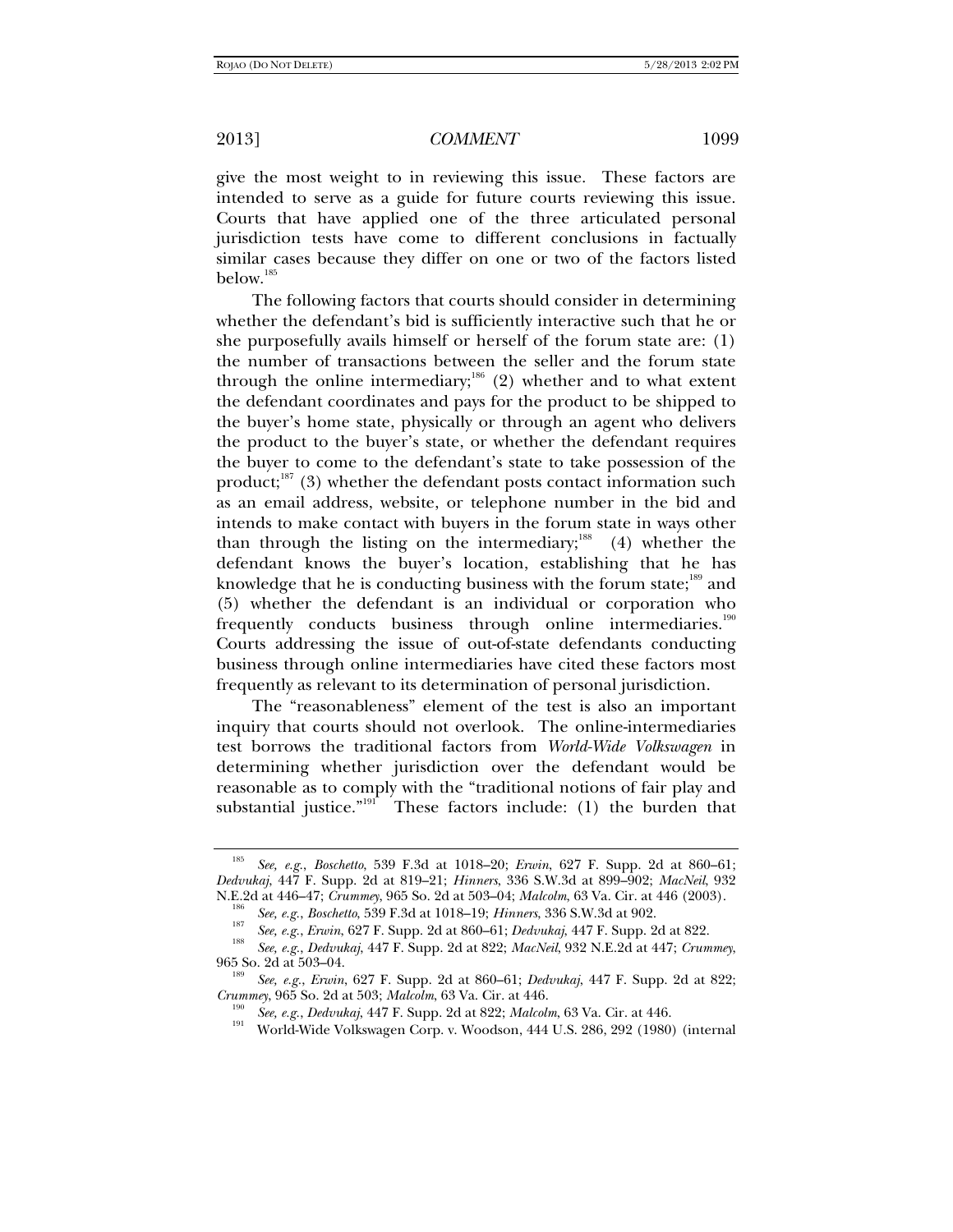litigation will have on the defendant; (2) the forum state's interest in the litigation; (3) the plaintiff's interest in obtaining relief; and (4) the national judicial interest in securing an efficient resolution of the dispute.<sup>192</sup> The value of the product that forms the basis of the transaction should also be relevant to this inquiry. The statutory requirement that a matter must exceed \$75,000 for federal diversity jurisdiction will prevent many claims from reaching federal courts; however, state courts should be hesitant to require a defendant to travel across the country to defend himself over an inexpensive contract dispute.<sup>193</sup>

## VI. APPLYING THE ONLINE INTERMEDIARIES TEST IN REAL AND HYPOTHETICAL SCENARIOS

The following example illustrates the practicality and feasibility of the online-intermediaries test. Consider the facts of *Erwin v. Piscitello*. 194 The issue of whether personal jurisdiction exists over the defendant in *Erwin* can be resolved with the same outcome under the online-intermediaries test. In *Erwin*, the plaintiff viewed the defendant's eBay post for a car for sale and used the information in the post to email the defendant to inquire about that car, to which the defendant responded.<sup>195</sup> Had that been the full extent of the defendant's communications with the plaintiff, he would not have purposefully availed himself of Tennessee law under the onlineintermediaries test. The defendant, however, chose to re-initiate contact with the plaintiff and sent a number of emails and phone calls to the plaintiff seeking to gauge his interest in the car.<sup>196</sup> Additionally, when the defendant discovered that the plaintiff would not be able to pick the car up in Texas as previously believed, the defendant arranged for a car hauler to deliver the car to the plaintiff's home in Tennessee.<sup>197</sup> From the communications and the fact that the seller arranged to deliver the car to Tennessee, it is evident that the defendant *knew* he was dealing with a plaintiff from Tennessee.<sup>198</sup>

Based on these facts, the defendant in *Erwin* purposefully availed

quotation marks omitted).<br><sup>192</sup> *Id.*<br><sup>193</sup> 28 U.S.C. § 1332 (2006).<br><sup>194</sup> *See supra* Part IV.C.

<sup>&</sup>lt;sup>195</sup> Erwin v. Piscitello, 627 F. Supp. 2d 855, 856 (E.D. Tenn. 2007).

<sup>&</sup>lt;sup>196</sup> *Id.* at 857.<br><sup>197</sup> *Id.* 

*See id.*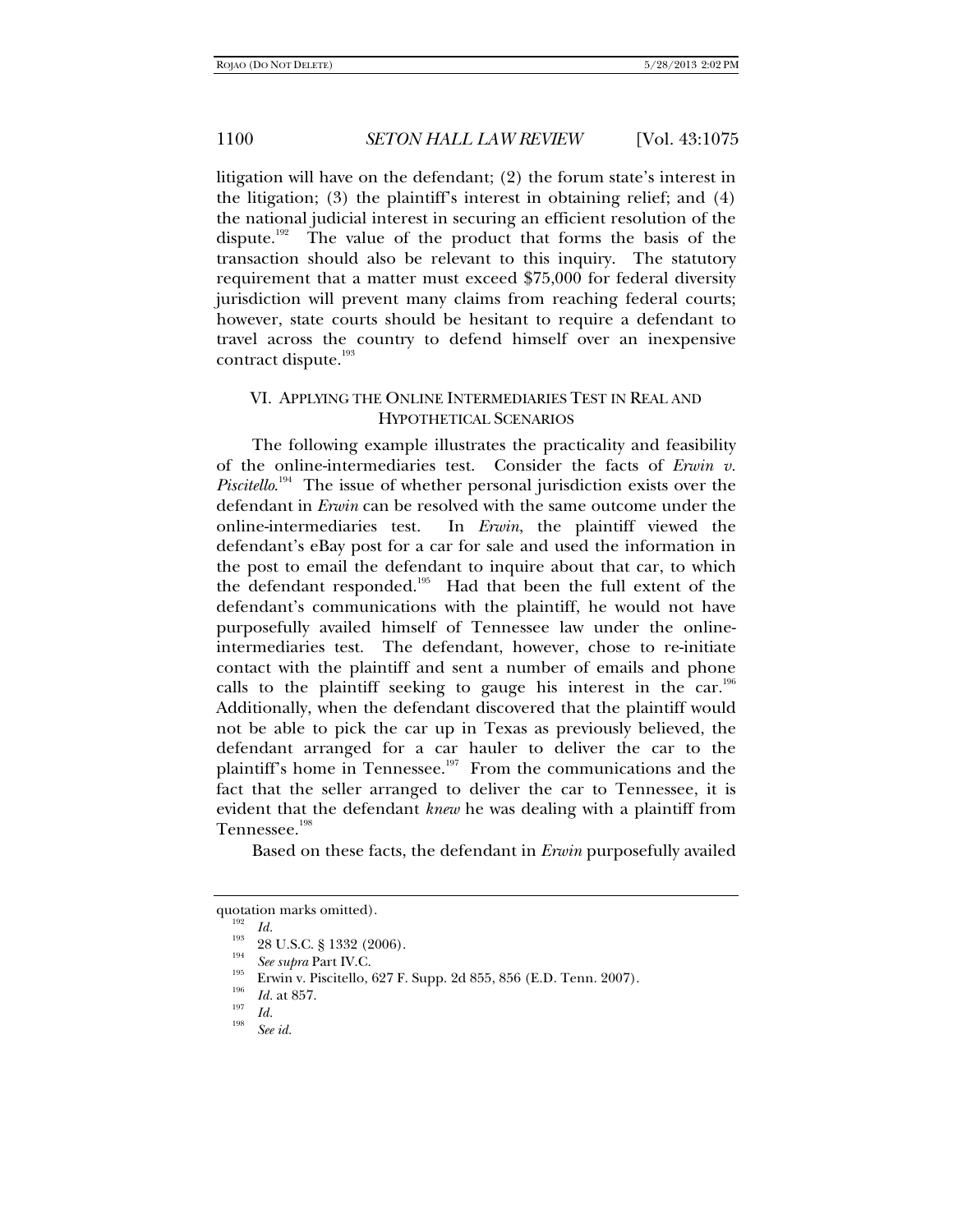himself of the benefits and privileges of Tennessee by interacting with the plaintiff buyer on multiple levels. The next inquiry, whether the claim arises out of the transaction, is easily satisfied because the claim arises out of the dispute over the condition of the car.<sup>199</sup> Finally, looking at whether jurisdiction over the defendant would be reasonable, the facts show that Tennessee has a strong interest in protecting its citizens from fraudulent misrepresentations, that the defendant was easily able to secure transportation for the car to Tennessee, and that the car was worth a substantial amount.<sup>200</sup> As a result, under the online-intermediaries test, personal jurisdiction over the defendant for the dispute regarding the car would be appropriate in Tennessee.

 An alternative hypothetical example illustrates when personal jurisdiction would not be appropriate over an out-of-state defendant conducting business through an online intermediary. Suppose a seller lists a bullwhip<sup>201</sup> on eBay that Harrison Ford used to portray the character "Indiana Jones" in the movie *Raiders of the Lost Ark*. 202 The defendant is a resident of New Jersey, an attorney by profession, and has only used eBay once before to sell his mother's fine china to a buyer from New York. In his eBay listing, he includes a brief description of the whip, indicating that Harrison Ford used it in the film and stating that the buyer is responsible for pickup or delivery and must pay all shipping costs from New Jersey. The potential buyer is an avid movie buff who lives in Idaho and is always on the lookout for movie relics on eBay and other auction sites. The buyer sees the listing and decides he must have the whip. The buyer then submits a bid for \$15,000 and after one week, he wins the auction. When the buyer receives the whip, he questions its authenticity after watching the movie with his whip in hand. The buyer brings a lawsuit against the seller in Idaho for breach of contract and fraud based on the alleged misrepresentations in the eBay listing.

Through an application of the online intermediaries test, a court in Idaho would not be able to establish personal jurisdiction over the seller. The seller never made a sale to Idaho through eBay before, and his previous sale of fine china to New York is not sufficient to establish that the he is engaged in the business of selling movie relics or fine dishware through online auction sites. The seller did not post

<sup>&</sup>lt;sup>199</sup> *See id.* at 860.<br><sup>200</sup> *See id.* at 856.

MERRIAM-WEBSTER'S COLLEGIATE DICTIONARY 151 (10th ed. 1998) (A bullwhip is "a rawhide whip with a very long plaited lash").<br><sup>202</sup> RAIDERS OF THE LOST ARK (Paramount Pictures 1981).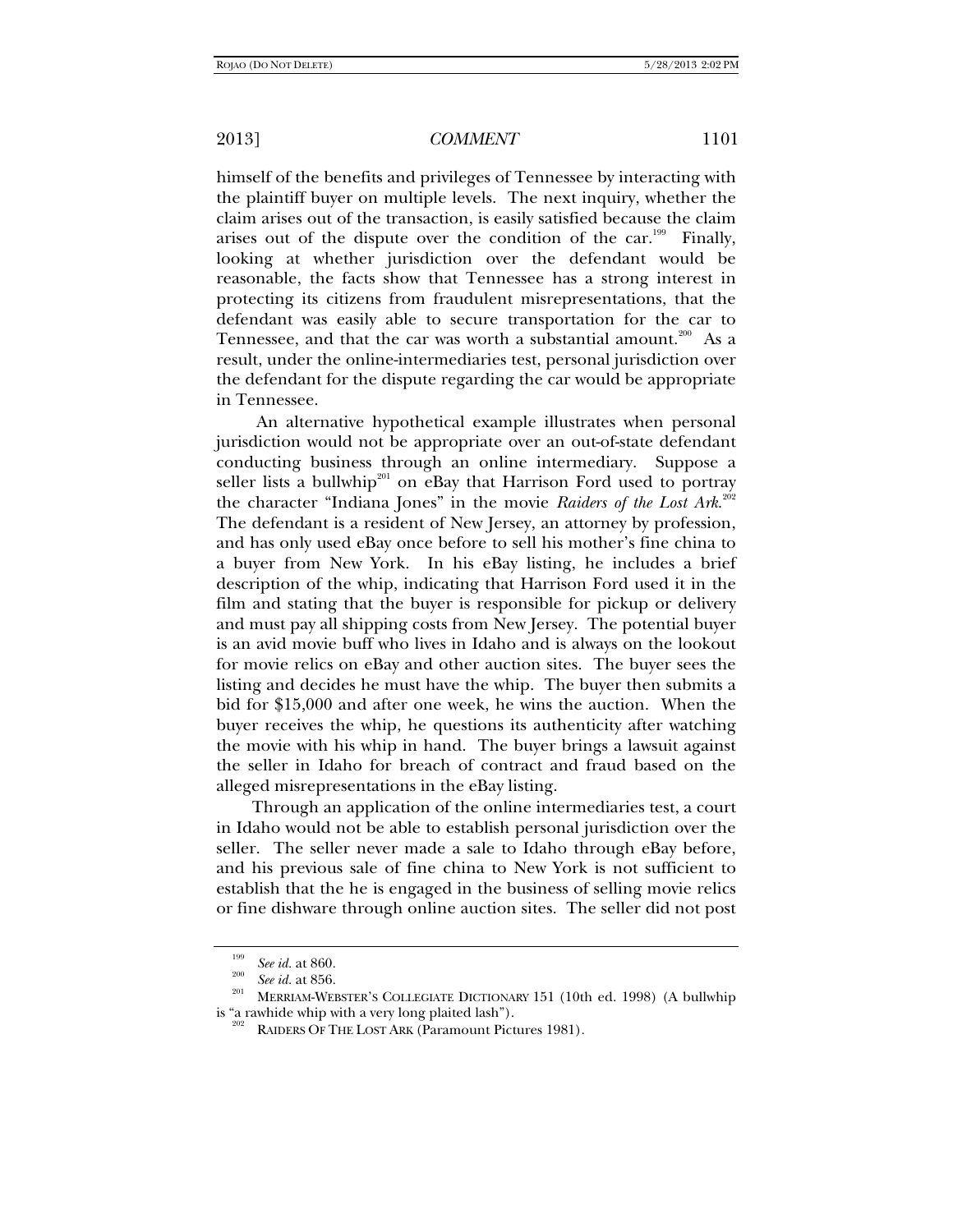any contact information in the post indicating that he would attempt to contact individuals by other methods other than through the eBay listing. Additionally, he indicated that the plaintiff was responsible for the pickup or delivery and subsequent costs of the item from New Jersey. Even though the seller chose not to limit his sale to any specific state but instead allowed his bullwhip to be sold anywhere in the United States, this factor alone is not sufficient to overcome the other factors that indicate he has not purposefully availed himself of the benefits and privileges of Idaho. Thus, through this passive conduct, the seller never purposefully availed himself of the benefits and privileges of conducting business in Idaho, and therefore, he cannot reasonably expect to be haled into court in Idaho to defend against this lawsuit.

These examples show that courts can practically apply the online-intermediaries test to different factual scenarios involving transactions conducted through eBay or other online intermediaries with relative uniformity. The more sellers choose to engage buyers in a particular forum state through their listing and communication and negotiation outside of the listing, the more likely they will be subject to personal jurisdiction in that state. Conversely, the more passive they are in listing and soliciting communication and interest from potential buyers outside of the posts by only responding to buyer inquiries, the less likely they will be subject to personal jurisdiction. This test still allows sellers to exploit the benefits of selling their products through an online intermediary such as eBay and to protect themselves from liability in a foreign jurisdiction. It provides, however, that if they choose to actively solicit and target customers in a foreign state or conduct a significant amount of business with a foreign state through that intermediary, then they cannot claim that it is unreasonable for them to be called into court in that state. As a result, this online intermediaries test strikes an appropriate balance of reasonableness and fairness.

## VII. CONCLUSION

Upon reviewing the relevant case law regarding personal jurisdiction over out-of-state defendants who conduct business with the forum state over online intermediaries, it is clear that there is a lack of uniformity amongst courts. Notably, almost all courts have maintained some or all of the elements of the traditional minimum contacts analysis for determining personal jurisdiction in these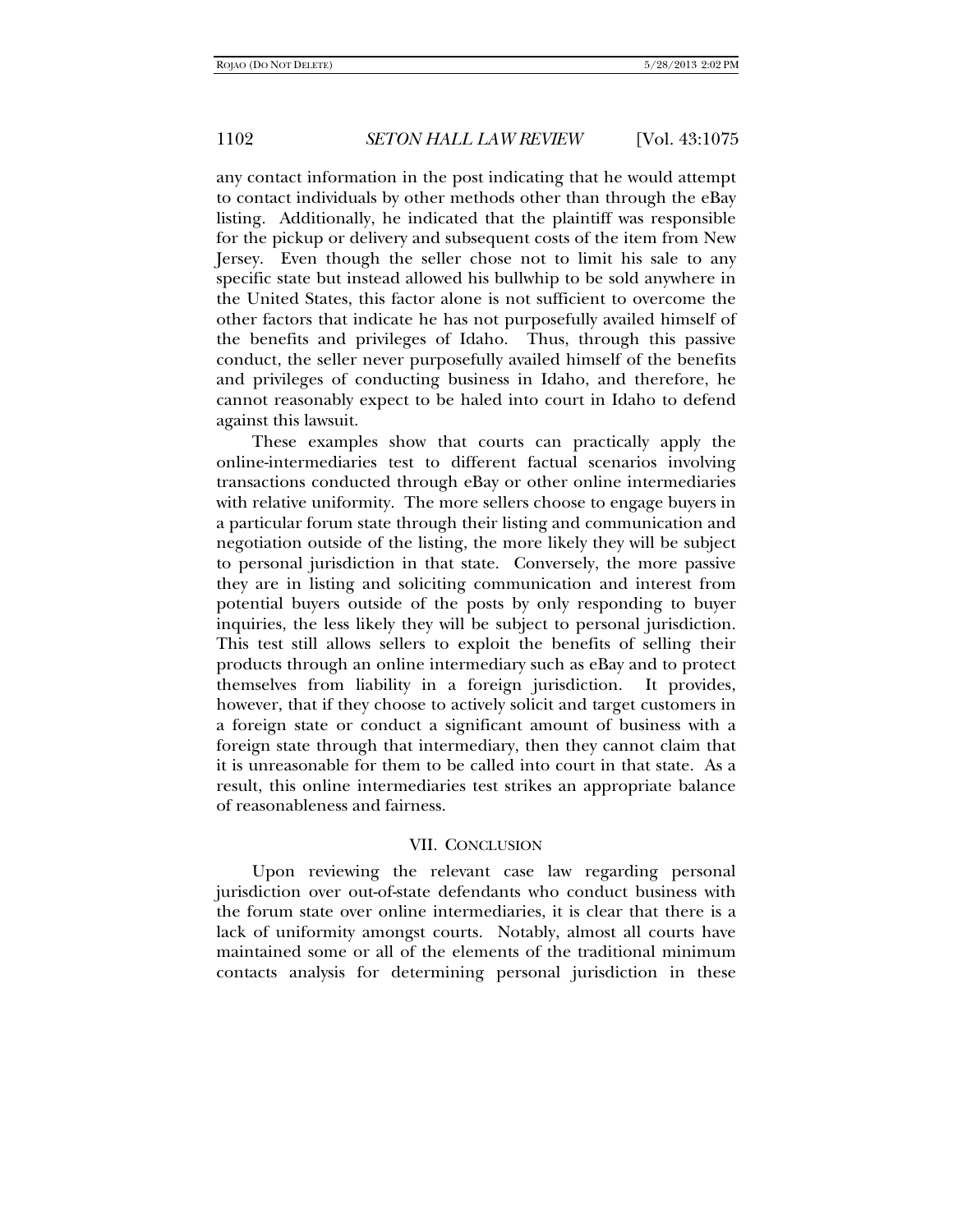cases.203 Some courts have maintained all of the elements from *International Shoe Co.* and applied them to these situations, with the majority of these courts finding that one or two sales with the forum state is insufficient to establish minimum contacts to establish personal jurisdiction over the defendant seller.<sup>204</sup> Others have applied the sliding-scale test in *Zippo* based on the interactivity of the commercial business to satisfy the purposeful availment element of the minimum contacts analysis.205 These courts have found both for and against establishing personal jurisdiction over these defendants based on the level of interactivity they provide in their listings and advertisements. One court has found that if the actions of these defendants conducting business through these online intermediaries caused an effect in the forum state, then even one contact with the forum state might be sufficient to establish personal jurisdiction.206

This Comment argues for an analytical test, which combines the two major approaches to this issue. Courts should apply the slidingscale test articulated in *Zippo* to determine whether the defendant has purposefully availed himself of the benefits and privileges of the forum state through his contacts of the sale listing. Next, courts should determine whether the claim arises out of or relates to the contact. Finally, these courts should determine whether jurisdiction over the defendant would be reasonable such that it would comply with "traditional notions of fair play and substantial justice" based on the factors articulated in *World-Wide Volkswagen*. 207

Courts and commentators have struggled with the issue of how to assert personal jurisdiction over individuals who conduct business over online intermediaries since immediately after the creation and increase in popularity of third-party intermediary sites like eBay and Amazon. This approach is a push toward uniformity in an area of much disparity and disagreement. This "online intermediaries test" seeks to provide guidelines for buyers and sellers conducting business

<sup>203</sup> *See, e.g.*, Boschetto v. Hansing, 539 F.3d 1011, 1018–20 (9th Cir. 2008); Erwin v. Piscitello, 627 F. Supp. 2d 855, 860–61 (E.D. Tenn. 2007); MacNeil v. Trambert, 932 N.E.2d 441, 446–47 (Ill. App. Ct. 2010); Malcolm v. Esposito, 63 Va. Cir. 440, 446 (Va. Cir. Ct. 2003).

*See, e.g.*, *Boschetto*, 539 F.3d at 1018–19; Foley v. Yacht Mgmt. Grp., Inc., No. 08- 7254, 2009 WL 2020776, at \*3–4 (N.D. Ill. July 9, 2009); Winfield Collection Ltd. v. McCauley, 105 F. Supp. 2d 746, 748–49 (E.D. Mich. 2000); *Malcolm*, 63 Va. Cir. at

<sup>444–46. 205</sup> *See, e.g.*, Dedvukaj v. Maloney, 447 F. Supp. 2d 813, 821–22 (E.D. Mich. 2006); Metcalf v. Lawson, 802 A.2d 1221, 1225–27 (N.H. 2002); Crummey v. Morgan, 965 So. 2d 497, 503–05 (La. Ct. App. 2007), *writ denied*, 967 So. 2d 509 (La. 2007).<br><sup>206</sup> *Erwin*, 627 F. Supp. 2d at 860–62.<br><sup>207</sup> World-Wide Volkswagen Corp. v. Woodson, 444 U.S. 286, 292 (1980).